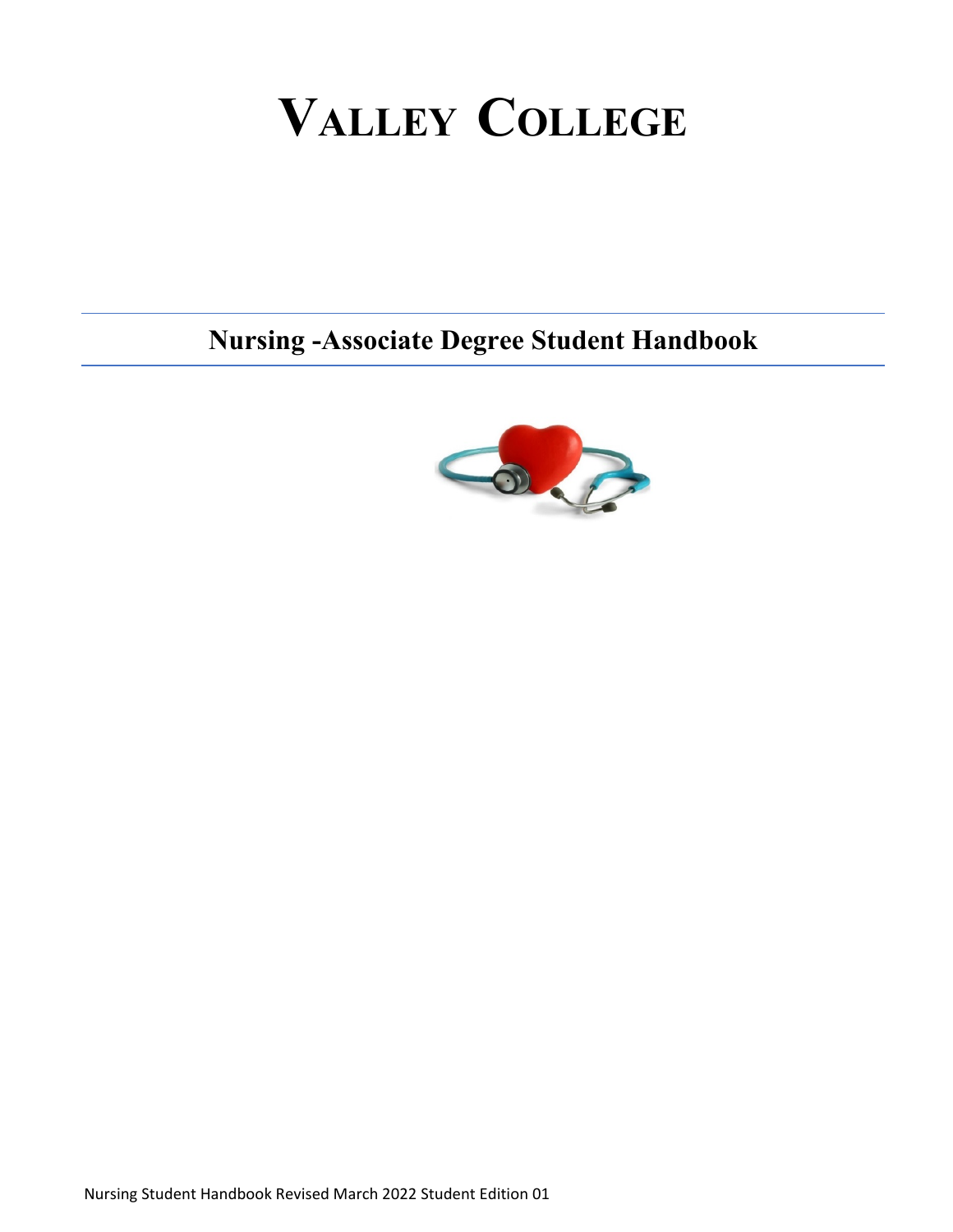

#### **Valley College Nursing Associate Degree Program**

Valley College Martinsburg Campus 287 Aikens Center Martinsburg, WV 25404 Ph: (304) 263-0979

Valley College Beckley Campus 120 New River Town Center; Suite C Beckley, WV 25801 304-252-9547

#### **Nursing Associate Degree Program Administrator:**

Connie Lambert, RN, MSN Ed – Martinsburg Campus

Mary Medders, MSN, RN – Beckley Campus

About the Nursing Handbook.

The handbook is distributed electronically.

A paper copy is available upon request from the Program Administrator.

This handbook is a supplement to the Valley College Student Catalog.

This edition of the Nursing Associate Degree Student Handbook supersedes and replaces any previous editions of the handbook. The revised edition may supersede, modify, or eliminate previously existing policies. Students will be required to follow the policies that are posted in the most current version of the handbook regardless of when they enrolled in the program.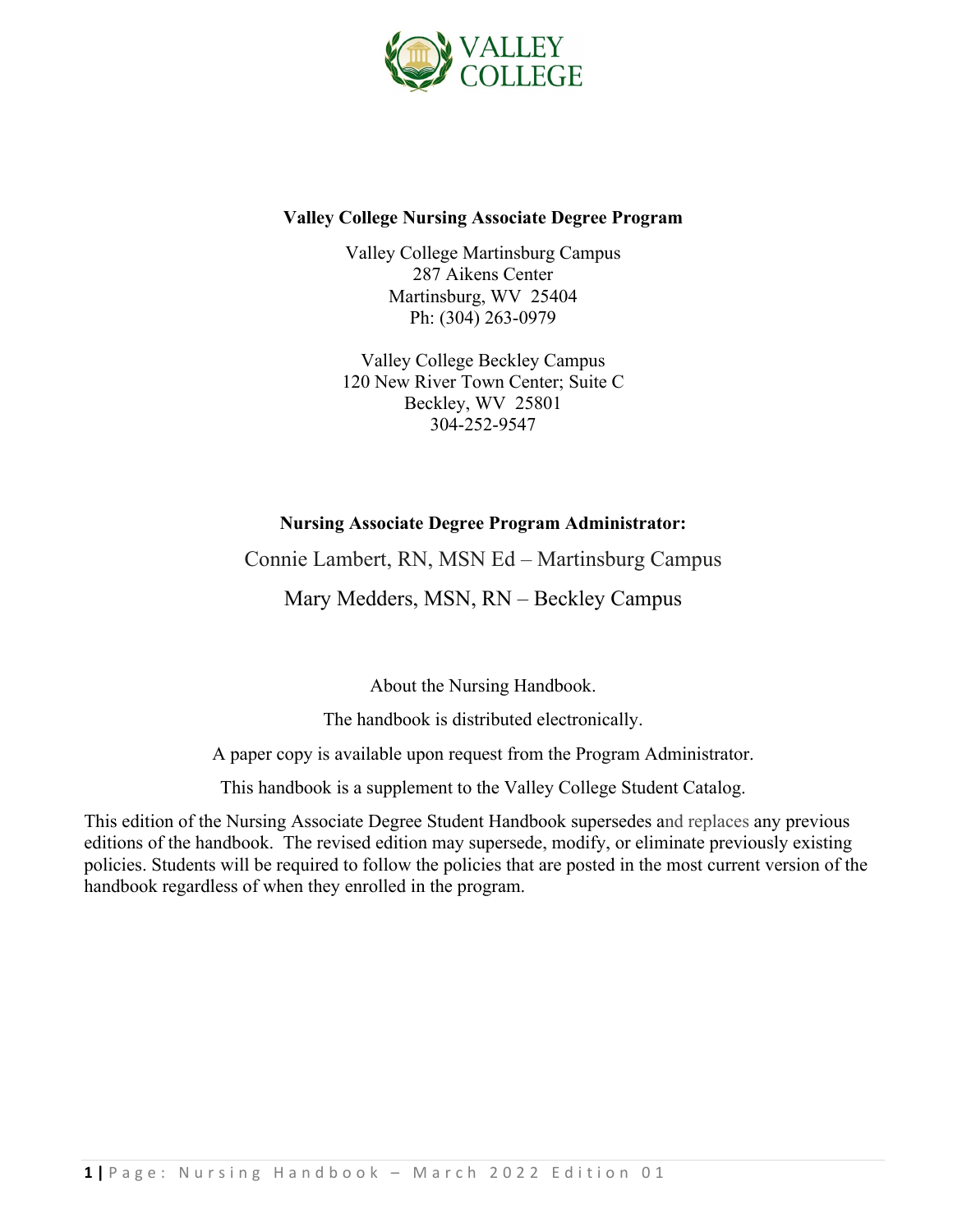

# Contents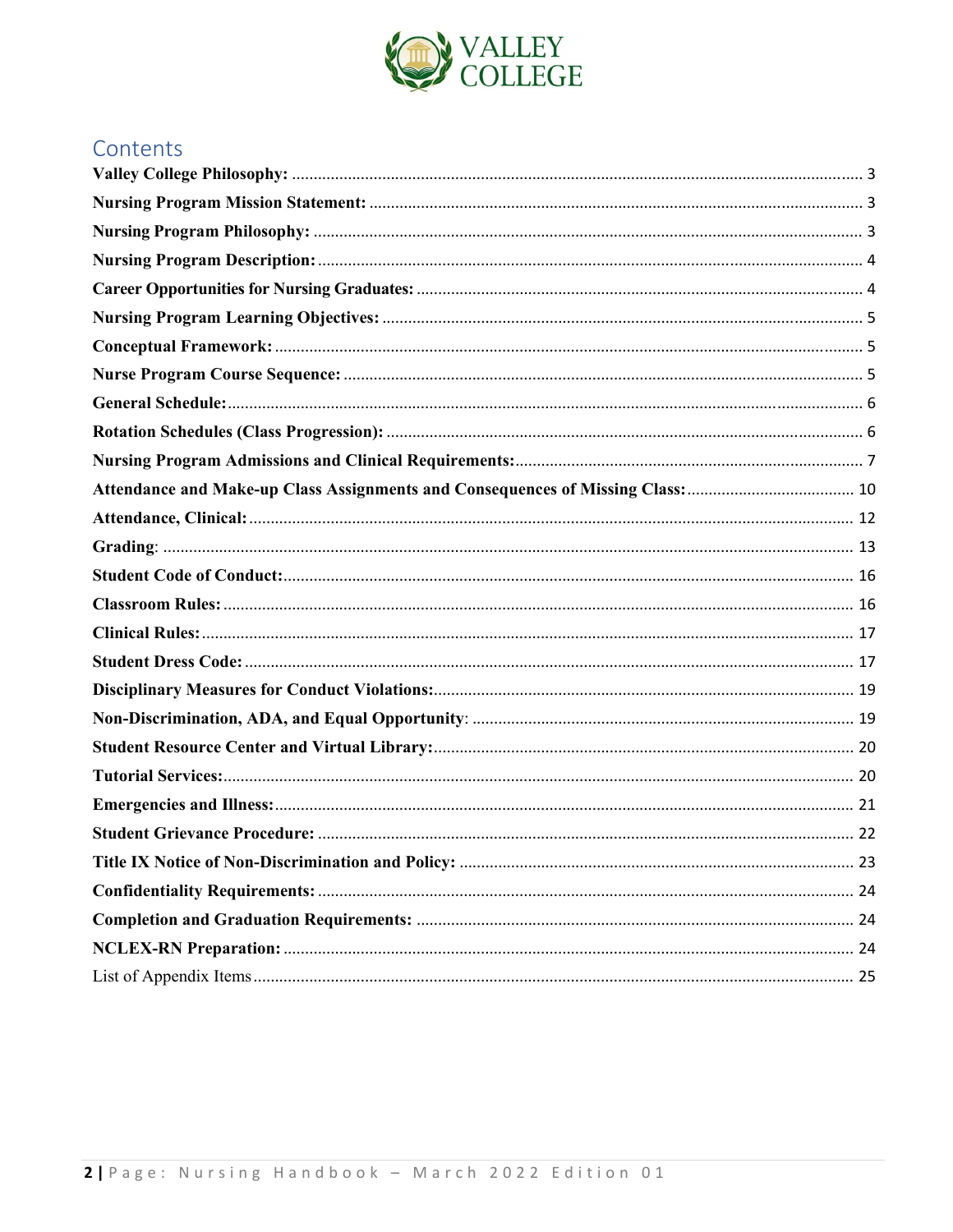

# **Valley College Mission Statement:**

Our mission is to meet the educational and professional needs of the community by delivering quality degree and certificate programs, which are flexible and career oriented.

# <span id="page-3-0"></span>**Valley College Philosophy:**

Valley College believes that its educational programs must be diverse and challenging enough to maintain the interest of all students, yet flexible enough to account for individual learning differences.

#### <span id="page-3-1"></span>**Nursing Program Mission Statement:**

The Valley College Nursing Associate Degree Program's mission is to develop capable, ethical, and patient-centric Nurses that deliver quality and caring patient care through each stage of the Human Life Cycle.

# <span id="page-3-2"></span>**Nursing Program Philosophy:**

The Valley College Nursing Program is grounded in the belief of Evidence-Based practice using historical and proven quantitative and qualitative data from credible sources. Building on this approach, the Valley College Nursing program is based on the notion that our students will need to be prepared to work in a variety of patient based medical settings with a diverse range of health care teams committed to providing patient-centric, personalized/family-based, and safe medical care to their patients through each stage of the life cycle. Therefore, Valley's Nursing philosophical approach is to ensure that a proper balance of practical skills and emotional intelligence is present to ensure patient-centered care.

To achieve this goal, Valley recognizes the need for their Nursing students to develop several sets of skills and capabilities that are predicated on Concept Based education. Upon graduation and licensure, Valley Nursing graduates must be prepared to operate in a team-based environment where they have the essential interpersonal, organizational, coordination, and teamwork-based skills to work with a host of medical professionals. To complement this approach, Valley believes that their Nursing program must enable their students to develop the ability to collaborate, problem-solve, and think critically to continually meet the needs of the team and ultimately, the patient.

Finally, in coordination with the principles of Evidence-Based and Patient-Centered Care, Valley's Nursing graduates are expected to provide quality care within the scope of their practice, make sound judgment, be promoters and communicators of continued health wellness and education, demonstrate the ability to identify and support patient needs and problems, and ultimately, emerge as an advocate for the ongoing medical and emotional care of their patients. Finally, the Valley College Nursing program recognizes that their nurses must be prepared to be adaptive and flexible enough to function in an increasingly dynamic medical marketplace and as such, should be committed to a continual and unending quest for continued education.

As a result of these guiding philosophical principles that Valley College has established for their Nursing program, graduates will become well-rounded nursing professionals capable of consistently meeting the needs of their patients. The primary learning objectives include a balance of practical competency-based skills built on Evidence-Based practices for patients at various stages or the life cycle, professional and emotional skill development and patient services that revolves around each of the key life stages of a patient.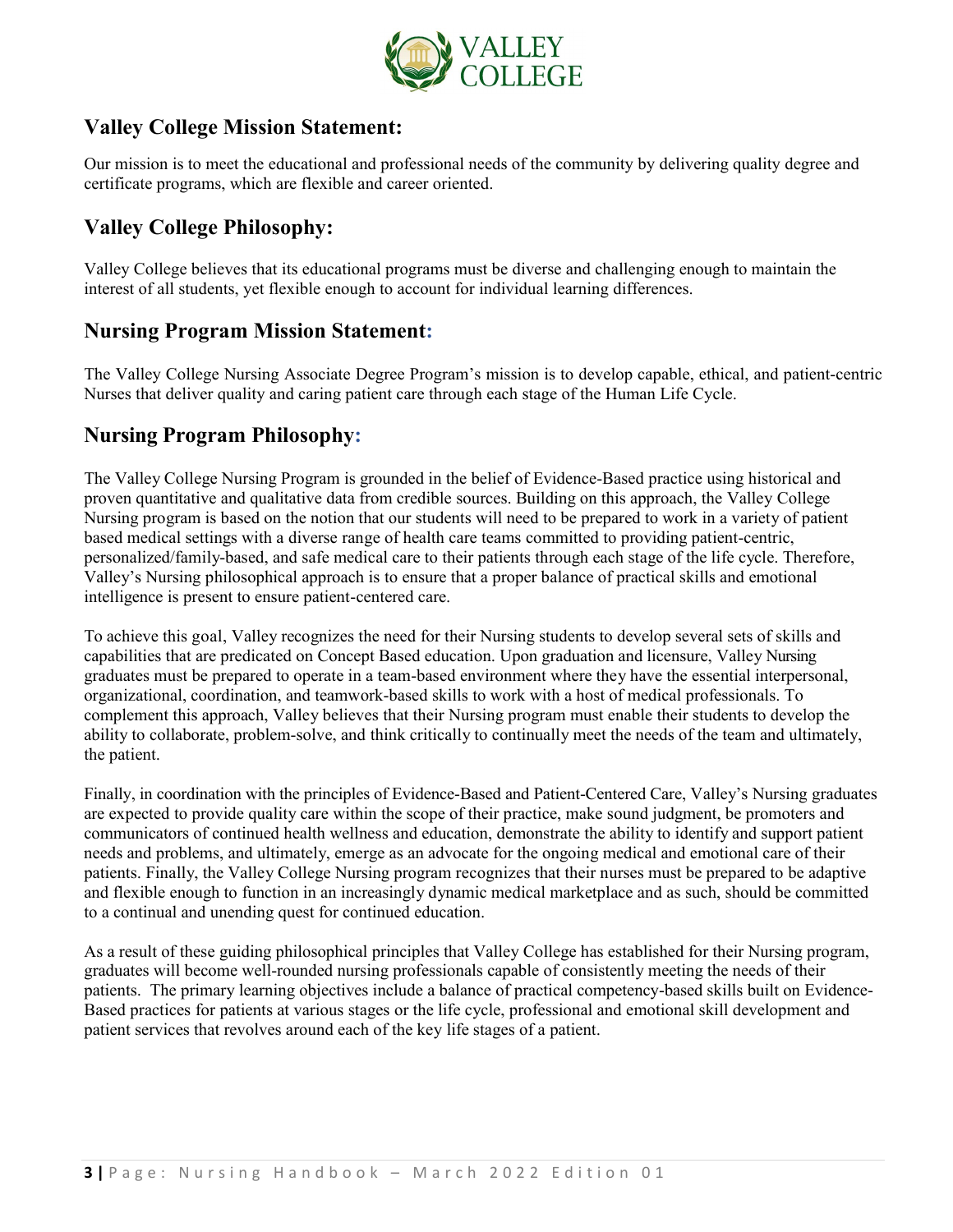

# <span id="page-4-0"></span>**Nursing Program Description:**

The Nursing program has been designed to provide graduates with the core competencies and knowledge necessary to pass the National Council Licensure Examination for Registered Nursing (NCLEX- RN) and successfully enter the field of nursing. Utilizing the foundational principles of Evidence-Based Practice, Nursing students will be provided with a balanced combination of classroom instruction, practical hands-on laboratory based patient simulations, and clinical activities in adult and geriatric health nursing, maternal and child health nursing, mental health, medical-surgical procedures, rural, urban, and community health, nursing leadership, and clinical decision-making in order to master the essential skills and emotional intelligence required to be a nurse.

The Nursing Program is delivered by qualified educators that also possess a wide-range of nursing experience utilizing the principles of Active Learning, Problem-Based Learning, and Transformative Learning. Through a balanced approach of in-class instruction, lab, and clinical activities that are mapped out for a progressive learning experience, instructors will teach students each core element of the program while simultaneously, helping students fully comprehend the importance of communication, teamwork, emotional intelligence and providing patient-centric care.

In each educational setting, students will learn to identify, assess, analyze, and evaluate information utilizing the principles of Evidence-Based Practice to evaluate options, form conclusions, and proceed with patient-centered care that is in the best interest of their patient's physical, mental, and spiritual well-being while accounting for factors that include a patient's background, environment, and culture. Students will learn how to safely administer prescribed medication, including IV therapy, provide accurate reporting and documentation for patient records in written and electronic form.

Finally, throughout the Nursing program, students will be provided with the data and information to effectively prepare them for their NCLEX-RN. Students will have an opportunity to participate in various assessments and remediation activities throughout the program to help them and their instructors monitor the progress and overall educational development to ensure all students receive this one-to-one support to properly prepare for the NCLEX-RN. Upon program completion, graduates of the Nursing program will be eligible to sit for the NCLEX-RN.

# <span id="page-4-1"></span>**Career Opportunities for Nursing Graduates:**

Based upon completion of the Nursing program, career ready employment opportunities for graduates include but are not limited to entry-level positions at the following areas.

- Hospitals
- Emergency Rooms
- Surgical Facilities
- Long Term Care Facilities, including skilled nursing homes and assisted living facilities
- Physician Offices
- Home Health Care Services
- Community care facilities for the elderly
- Veterans Offices and Facilities
- Outpatient Facilities
- Secondary Schools
- Correctional Facilities

Upon program completion, graduates of the Nursing program will be eligible to sit for the National Council Licensure Examination for Registered Nursing (NCLEX-RN). Sitting for and passing the NCLEX-RN may provide more career opportunities for the Nursing program graduate.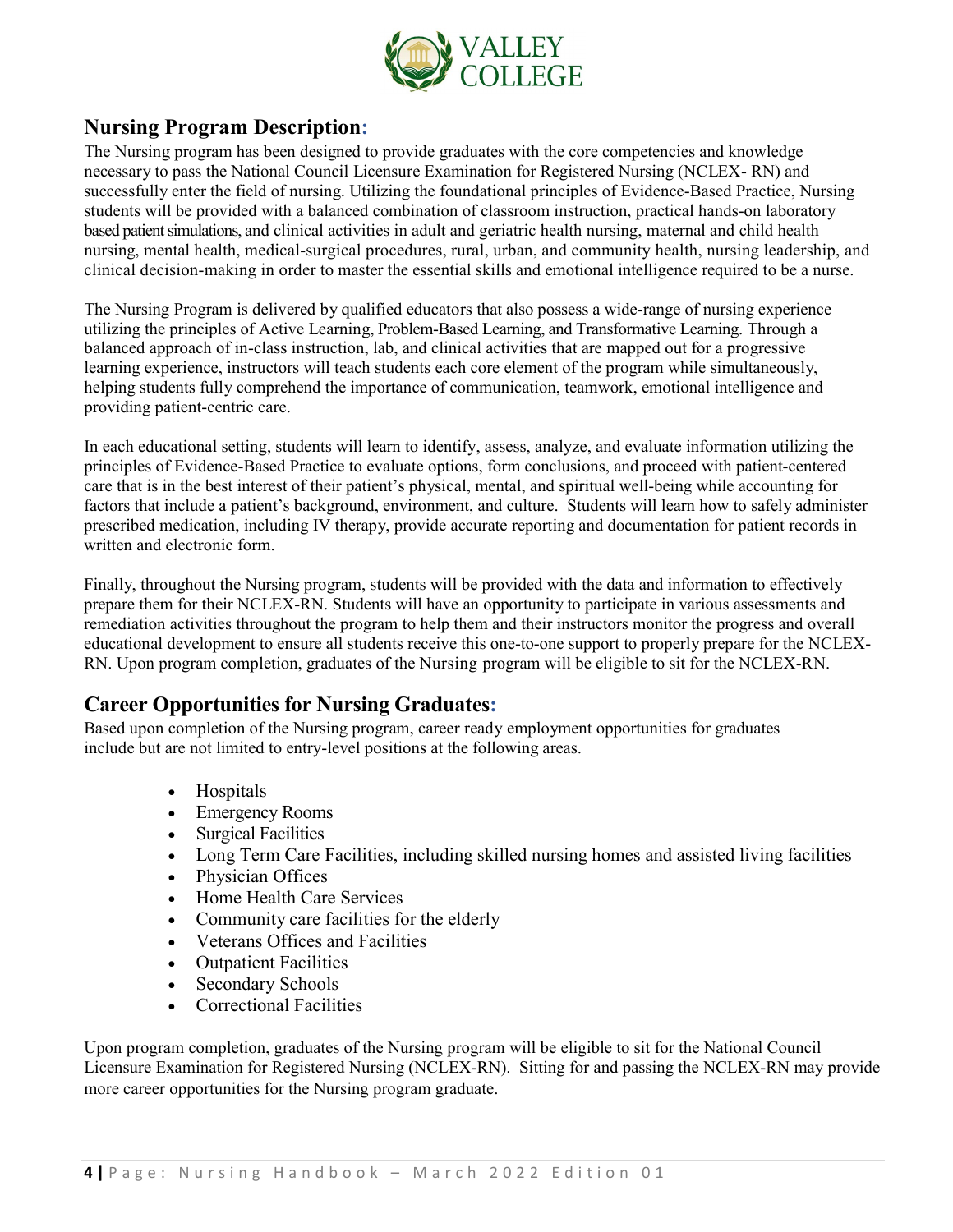

# <span id="page-5-0"></span>**Nursing Program Learning Objectives:**

- 1. Incorporate and utilize the principles associated with Evidence-Based Practice when providing nursing care to patients/families across the lifespan in the various health care settings.
- 2. Execute each step of the nursing process using accurate and appropriate written and verbal medical terminology with patients, families of the patient, physicians, and additional team members.
- 3. Function as a patient-advocate while demonstrating professional, ethical, compassionate, legal, and patient-centric care within the scope of practice for a nurse.
- 4. Accurately document patient care records in written and electronic form, while maintaining HIPAA requirements.
- 5. Demonstrate an understanding of human anatomy and biology when performing nursing procedures for individuals for various stages of the life cycle.
- 6. Exhibit leadership, clinical judgment, problem-solving, and critical thinking when providing patient care in at each stage of the life cycle in various types of medical facilities.
- 7. Demonstrate and apply appropriate and approved level of medications, including IV therapy, in a safe manner that is consistent with the eight (8) rights of the administration of medication.
- 8. Exhibit the ability to effectively communicate in written and verbal form as part of the nursing process, operate as an effective member of the nursing team, and demonstrate emotional intelligence with interacting with patients, families, and members of the medical team.
- 9. Provide Evidence-Based health education on a variety of medical needs based on the patient and/or family's needs.
- 10. Provide effective nursing care within a nurse's scope of practice that accounts for a patient's social, cultural, emotional, mental, and physical needs.
- 11. Demonstrate the ability to conduct a wide range of ethical, patient-centric, and safe nursing care for patient needs that include acute, emergency, illness prevention, health maintenance, and health awareness procedures.

#### <span id="page-5-1"></span>**Conceptual Framework:**

The Valley College Nursing Associate degree program has been built using multiple theories to shape the conceptual framework and organizing theme of the program. The theories that make-up this framework focus on the sequence of our classes, the core content used to deliver the Nursing program to ensure an appropriate medical education program, and the educational theories that drive the instructional strategies of the Nursing faculty.

# <span id="page-5-2"></span>**Nurse Program Course Sequence:**

First, Valley has organized its courses into a sensible sequence of classes that will enable its faculty to establish key foundational skills that begin with Communication, Medical Terminology, Biology, Mathematical, and Anatomy, concepts. Building on these key foundational medical and professional competency areas, Valley's Nursing program takes a step forward into each core Nursing course that take the student through the patient life cycle and further, provide them with essential pharmacology and intravenous therapy concepts and competencies that they can then apply through each stage of the patient life cycle. Once the student has been exposed to the patient life cycle, the Nursing program continues with a focus on ethics, decision-making, clinical judgment, mental health challenges and issues, rural, urban, and community-based nursing, and medical surgical scenarios that students will encounter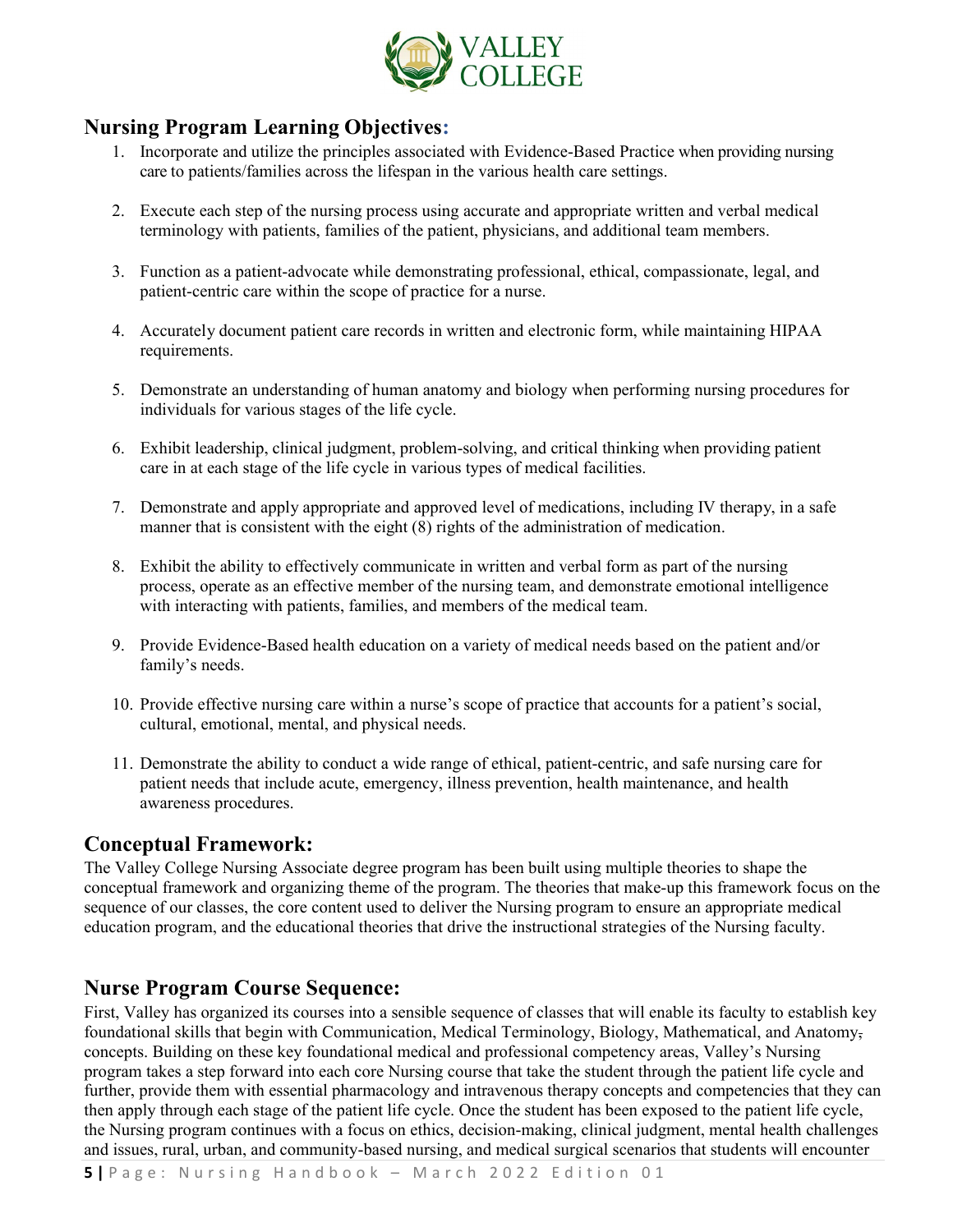

in their scope of practice. Finally, Valley's Nursing program will culminate with a course in focused on clinical preparation and NCLEX preparation.

#### <span id="page-6-0"></span>**General Schedule:**

The student will receive a Rotation Schedule prior to or at Orientation that will guide them through their programs. A more specific Class Schedule will also be provided to the student prior to the start of each course. This schedule may be sent electronically to the student, so it is important to ensure that the student communicates any changes of his/her contact information to the Program Administrator or her designee.

# <span id="page-6-1"></span>**Rotation Schedules (Class Progression):**

The program is divided in "Tiers." The tiers are built to consider any pre-requisites. If a student must have a modified rotation schedule, the Valley College Registrar Department determines the best schedule after considering all pre-requisites and course availability. A modified schedule may alter the number of weeks/months a student attends school. The Registrar Department may also change a student's schedule for optimization due to class size. For blended (hybrid) programs, even though the College has identified specific courses, to be taught online, it reserves the right to be modify the list of courses that will be taught either online/blended or at the campus on a temporary or permanent basis.

| Course        | Course Name                                | Pre-req       | Pre-req Course Name                                       |
|---------------|--------------------------------------------|---------------|-----------------------------------------------------------|
| Number        |                                            | Course #      | (Successful completion of the course)                     |
|               |                                            |               |                                                           |
| <b>BIO101</b> | Microbiology                               | <b>BIO100</b> | Biology                                                   |
| <b>NUR107</b> | IV Therapy/Pharmacology 2                  | <b>NUR106</b> | IV Therapy/Pharmacology 1                                 |
| <b>NUR122</b> | Anatomy & Physiology 2                     | <b>NUR121</b> | Anatomy & Physiology 1                                    |
|               |                                            | <b>BIO100</b> | Biology                                                   |
| <b>NUR123</b> | Pathophysiology                            | <b>BIO101</b> | Microbiology                                              |
|               | Fundamentals of Nursing - Adult Health     |               | Fundamentals of Nursing - Adult Health &                  |
| <b>NUR151</b> | & Patient Care 2                           | <b>NUR150</b> | Patient Care 1                                            |
|               |                                            |               | Fundamentals of Nursing - Adult Health &                  |
| <b>NUR250</b> | Nursing - Maternity and Child Nursing      | <b>NUR150</b> | Patient Care 1                                            |
| <b>NUR251</b> | Nursing - Medical Surgical 1               | <b>NUR150</b> | Fundamentals of Nursing - Adult Health &                  |
|               |                                            |               | Patient Care 1                                            |
|               |                                            | <b>NUR151</b> | Fundamentals of Nursing - Adult Health &                  |
|               |                                            |               | Patient Care 2                                            |
|               |                                            | <b>NUR150</b> | Fundamentals of Nursing - Adult Health &                  |
|               |                                            |               | Patient Care 1                                            |
|               |                                            | <b>NUR151</b> | Fundamentals of Nursing - Adult Health &                  |
| <b>NUR252</b> | Nursing - Geriatric                        |               | Patient Care 2                                            |
| <b>NUR254</b> | Nursing - Medical Surgical 2               | <b>NUR251</b> | Nursing - Medical Surgical 1                              |
|               |                                            | <b>NUR150</b> | Fundamentals of Nursing - Adult Health &                  |
|               |                                            |               | Patient Care 1                                            |
|               |                                            | <b>NUR151</b> | Fundamentals of Nursing - Adult Health &                  |
|               |                                            |               | Patient Care 2                                            |
| <b>NUR253</b> | Rural, Urban, and Community Nursing        | <b>NUR102</b> | Introduction to Nursing/Medical                           |
|               |                                            |               | Terminology                                               |
|               |                                            | <b>NUR121</b> | Anatomy & Physiology 1                                    |
|               |                                            | <b>NUR122</b> | Anatomy & Physiology 1                                    |
| <b>NUR255</b> | Mental and Behavioral Health for a Nurse   | <b>NUR150</b> | Fundamentals of Nursing - Adult Health &                  |
|               |                                            |               | Patient Care 1                                            |
|               |                                            | <b>NUR151</b> | Fundamentals of Nursing - Adult Health &                  |
|               |                                            |               | Patient Care 2                                            |
|               |                                            |               | 2.0 cGPA, met Attendance requirements, and                |
| <b>NUR260</b> | Nursing - Capstone and Clinical Experience |               | successfully received all credits for the Nursing program |

#### **Summary of the Program's Pre-requisites Courses (Pre-req)**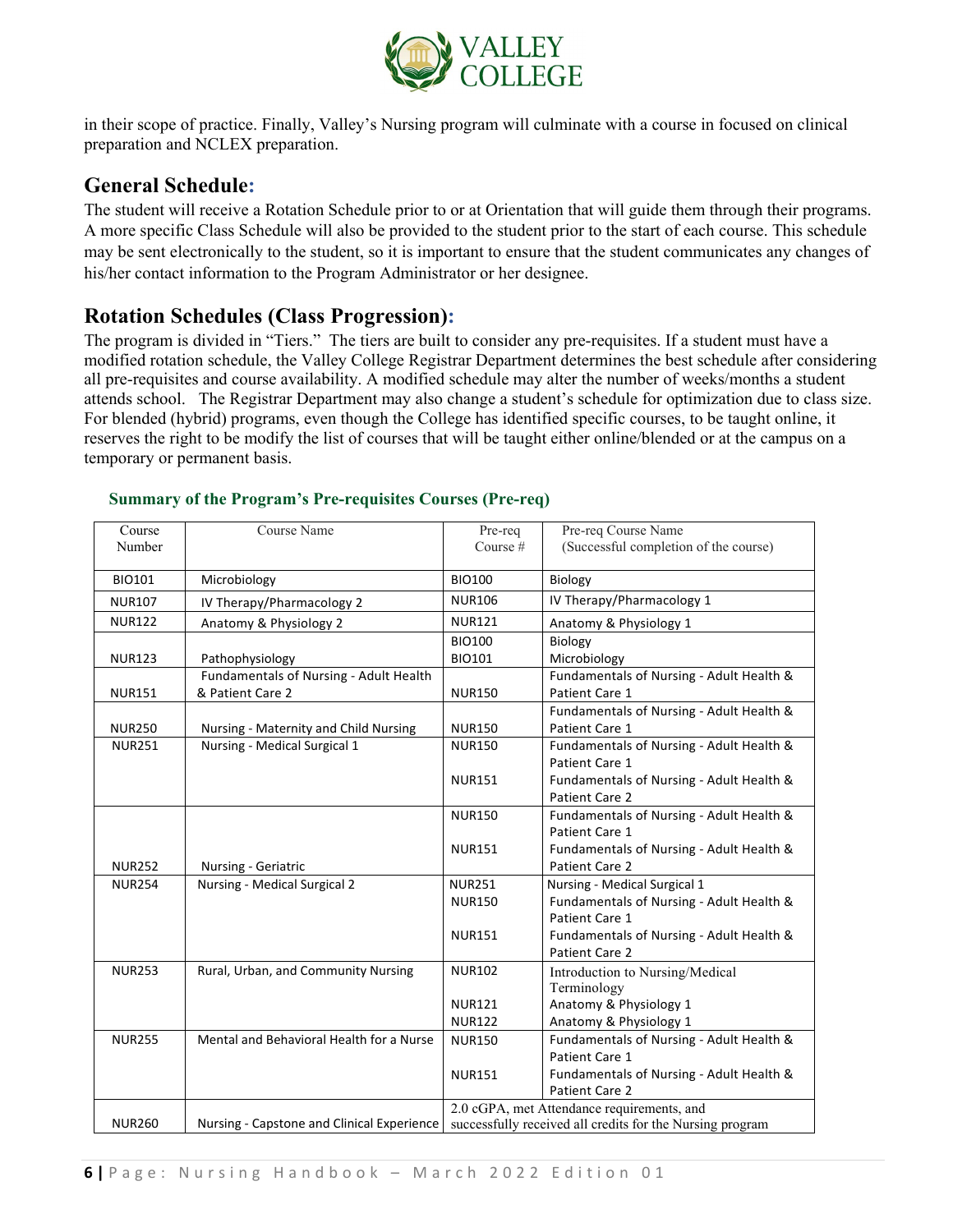

# **Nursing Program Outline:**

The following table represents the Nursing Program Outline. This document illustrates a list of each of each course in the Nursing program along with a breakdown of all instructional hours and credits. HW is out of class assignments (or homework).

| Course No.       | <b>Tier</b>    | Location      | <b>Course Name</b>                                      |     | Lab         | <b>Clinical</b> | <b>HW Rev</b> | <b>Credits</b> |
|------------------|----------------|---------------|---------------------------------------------------------|-----|-------------|-----------------|---------------|----------------|
| <b>ENG115</b>    | 1              | <b>Online</b> | <b>English Composition</b>                              | 60  | $\Omega$    | 0               | 120           | 4.00           |
| <b>NUR102</b>    | 1              | Ground        | Introduction to Nursing/Medical Terminology             | 30  | 30          | $\Omega$        | 60            | 3.00           |
| <b>BIO100-AN</b> | 1              | Ground        | Biology                                                 | 30  | 30          | 0               | 60            | 3.00           |
| <b>NUR121</b>    | $\overline{2}$ | Ground        | Anatomy & Physiology 1 (Lecture and Lab)                | 30  | 30          | $\Omega$        | 60            | 3.00           |
| <b>MAT125-AN</b> | $\overline{2}$ | <b>Online</b> | <b>College Math</b>                                     | 30  | 30          | $\Omega$        | 60            | 3.00           |
| <b>BIO101</b>    | $\overline{2}$ | Ground        | Microbiology                                            | 30  | 30          | 0               | 60            | 3.00           |
| <b>NUR122</b>    | 3              | Ground        | Anatomy & Physiology 2 (Lecture and Lab)                | 30  | 30          | 0               | 60            | 3.00           |
| <b>NUR123</b>    | 3              | Ground        | Pathophysiology                                         | 30  | 30          | 0               | 60            | 3.00           |
| <b>NUR106</b>    | 3              | Ground        | IV Therapy/Pharmacology 1                               | 30  | 30          | 0               | 60            | 3.00           |
| <b>NUR153</b>    | 4              | Ground        | Leadership, Clinical Judgement and Decision-Making      | 30  | 30          | $\Omega$        | 60            | 3.00           |
| <b>NUR150</b>    | 5              | Ground        | Fundamentals of Nursing - Adult Health & Patient Care 1 | 28  | 20          | 36              | 56            | 3.00           |
| <b>NUR107</b>    | 5              | Ground        | IV Therapy/Pharmacology 2                               | 30  | 30          | 0               | 60            | 3.00           |
| <b>NUR159</b>    | 5              | Ground        | <b>Human Nutrition</b>                                  | 10  | 50          | 0               | 20            | 2.00           |
| <b>NUR151</b>    | 6              | Ground        | Fundamentals of Nursing - Adult Health & Patient Care 2 | 28  | 20          | 36              | 56            | 3.00           |
| <b>NUR250</b>    | 6              | Ground        | Nursing - Maternity and Child Nursing                   | 28  | 20          | 36              | 56            | 3.00           |
| <b>NUR253</b>    | 6              | <b>Online</b> | Rural, Urban, and Community Nursing                     | 30  | 30          | $\Omega$        | 60            | 3.00           |
| <b>NUR251</b>    | 7              | Ground        | Nursing - Medical Surgical 1                            | 28  | 20          | 36              | 56            | 3.00           |
| <b>NUR252</b>    | 7              | Ground        | <b>Nursing - Geriatric</b>                              | 28  | 20          | 36              | 56            | 3.00           |
| <b>ISD205-AN</b> | $\overline{7}$ | <b>Online</b> | Ethics                                                  | 60  | $\mathbf 0$ | 0               | 120           | 4.00           |
| COM110           | 8              | Online        | Foundations of Communication                            | 60  | $\mathbf 0$ | 0               | 120           | 4.00           |
| <b>NUR254</b>    | 9              | Ground        | Nursing - Medical Surgical 2                            | 28  | 20          | 36              | 56            | 3.00           |
| <b>NUR255</b>    | 9              | Ground        | Mental and Behavioral Health for a Nurse                | 28  | 20          | 36              | 56            | 3.00           |
| <b>NUR260</b>    | 10             | Ground        | Nursing - Capstone and Clinical Experience              | 21  | $\Omega$    | 39              | 42            | 2.00           |
| <b>TOTALS</b>    |                |               | 10 Tiers, 23 Courses                                    | 737 | 520         | 291             | 1474          | 70             |

# <span id="page-7-0"></span>**Nursing Program Admissions and Clinical Requirements:**

Prior to enrolling, applicants need to be aware that Nursing students are subject to certain requirements that are specific for the Associate Degree in Nursing program. These include but are not limited to submitting the completed Valley College Nursing Program Medical Document Packet, appropriate state and national criminal background checks and Observed 10-panel rapid drug screen at a Valley College approved site(s). Applicants should make an informed decision about whether to participate in a program that requires a criminal background check, physical examination, and Observed 10-panel. Associate Degree in Nursing students must be at least 18 years old to participate in the program.

Clinical Preceptorship sites do not always have the same requirements as listed above. The requirements and recommendation of the sites may be subject to change. Valley College strives to provide students with the most upto-date requirements for clinical sites at Orientation and at different checkpoints during the students' program.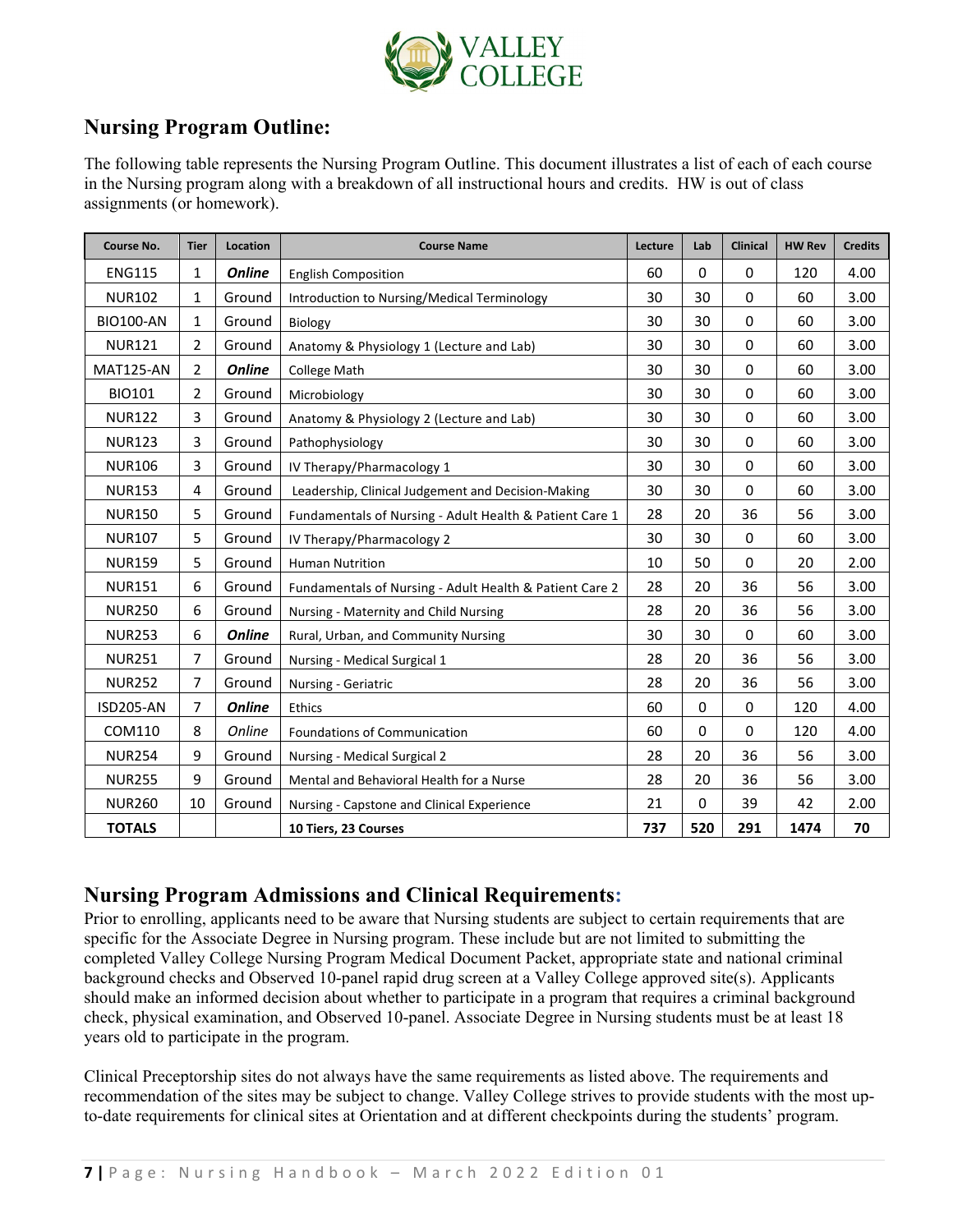

#### **Nursing students are required to have**

Many clinical sites may require students to be vaccinated against the COVID-19 virus. To ensure that students meet those requirements, Nursing students must show proof that they have received the Covid-19 vaccination. Complete Covid-19 vaccination mean as follows: Moderna or Pfizer- 2 doses and for Johnson and Johnson- 1 dose completed before the first day of class. Some sites may require a booster dose to meet COVID-19 vaccination requirement.

The Nursing Students must show that they have initiated the 10-panal rapid drug screen and the background check (BCI and FBI, State and National) process at the time of enrollment.

Required Background Checks, Drug Screens, and Physical and Immunizations Records Requirements<sup>[1](#page-8-0)</sup>

1. Criminal Background Check: Students in the Nursing Associate Degree program are required to submit to an West Virginia Bureau of Criminal Investigation (BCI) and FBI national criminal background check, since some sites may require both the BCI and FBI background checks. On a best-effort basis, Valley College will have a designated time the student can complete the required initial paperwork and be fingerprinted for the BCI/FBI background check that must be submitted with a designated third-party designated by Valley College. If the school does not provide a designated time or the student be on campus at that time, the student is responsible for completing the initial BCI/FBI background checks through an approved third-party company by the student's first day of class. Failure to do so could result in the student not being able to continue in the program. The results of the BCI/FBI checks must be sent directly to the school. If the background comes back with a record that will disqualify the enrollee from participating in the clinical portion of the program, the enrollee will not be able to continue in the program. The student must be aware that even if the initial paperwork has been submitted to an approved third-party background company, the student cannot be placed in a clinical course until the school has received an acceptable background report for the student. This most likely will result the student's graduation date being extended. The estimated cost of the criminal background checks is noted on the Enrollment Agreement and is the responsibility of the student.

The student may be subject to dismissal from the program depending on the criminal offense in question. The West Virginia Board of Examiners (WVBOE) requires all nursing applicants for licensure to disclose and provide documentation related to any legal incident that occurred to the student as part of the application process.

- 2. Observed drug screen: All enrollees in the ADN program are required to submit to an Observed rapid 10 panel drug screen. On a best-effort basis, Valley College will have a designated time the student can complete the drug screen. If the school does not provide a designated time or the student be on campus at that time, the student is responsible for completing the initial drug screen through an approved third-party company by the student's first day of class. Failure to do so could result in the student not being able to continue in the program. The results are returned to the school. Valley College must receive an acceptable report prior to the enrollee starting the clinical portion of the program. If the report results disqualify the enrollee from participating in the clinicals, the enrollee will not be able continue in the program. Valley College may refer to the Observed 10-panel rapid drug screen as drug screen or urinalysis in the Student Catalog and other documents. The estimated cost of the drug screen is noted on the Enrollment Agreement and is the responsibility of the student.
- 3. Physical and Common Communicable Disease Immunization Record: All students in the ADN program are required to provide documentation that they have had a recent physical and met the requirements for common communicable disease immunizations. The physical may be performed by the students' healthcare provider. Detailed information about the physical will be given to the student during the enrollment process or at orientation. Students must be able to demonstrate they have initiated the process for obtaining the

<span id="page-8-0"></span> $1$  In the rare incidence that a student may enroll in the program too close to the start date to complete the BCI/FBI background process or the Observed Drug Screen process or provide the College with the required documentation related to physical and common communicable diseases immunization records, the student may be allowed to conditionally enroll in the program, but he/she must complete the forementioned process prior to the 12<sup>th</sup> calendar day after the start date. Failure to do so will result in the student not being able to continue in the program. The same processes/procedures are followed as described in this section of the catalog.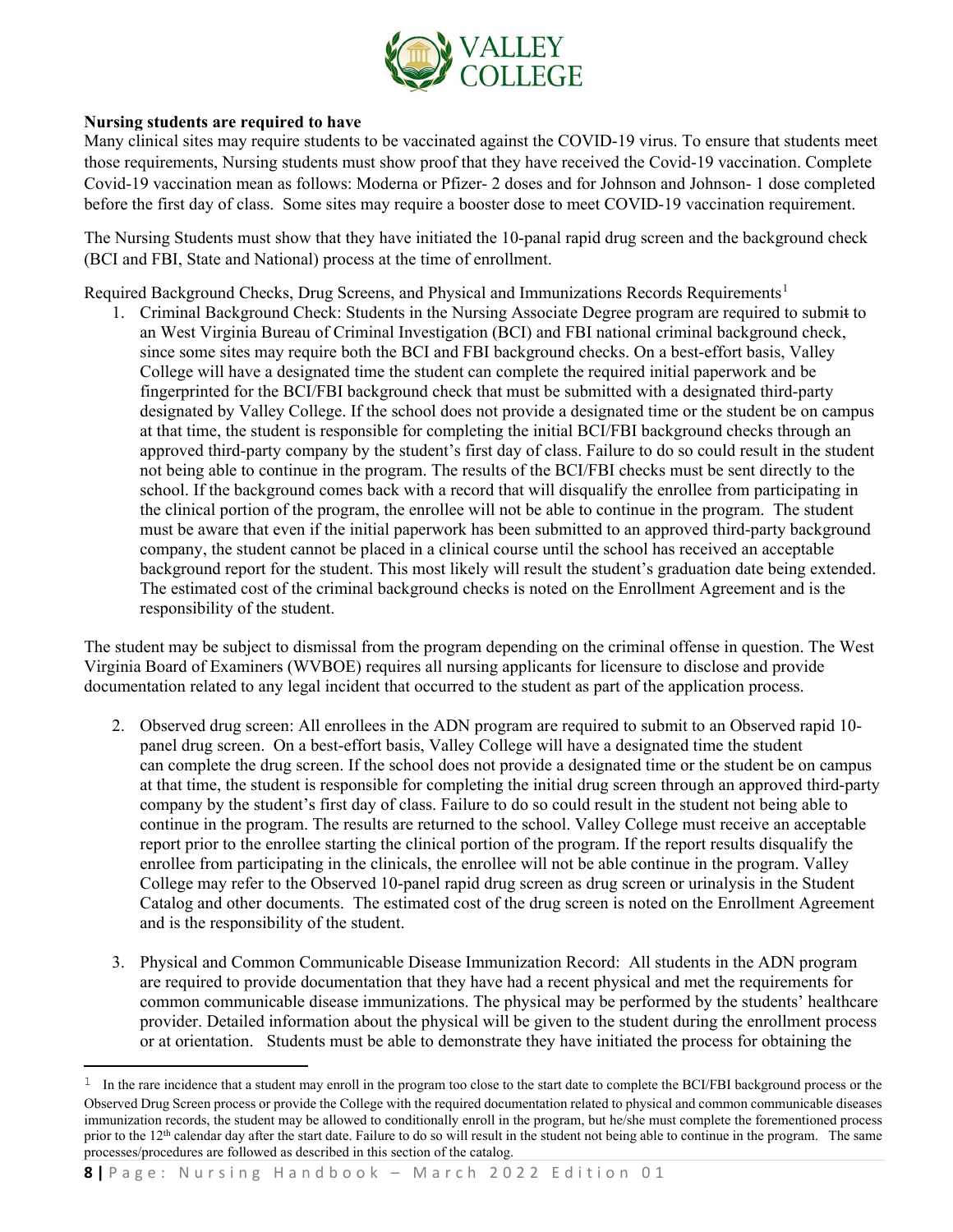

physical and immunizations, titers, and/or boosters before the end of the first class. If the student fails to provide the necessary documentation, the student might not be able to continue in the program. The student must provide written documentation from their healthcare provider that all requirements are met prior to start of the first clinical course that the student is scheduled to take. The student is responsible for all necessary fees associated with the physical and any immunization and other health related requirements.

Nursing students must provide a copy of written documentation from a physician (or health care provider) concerning state vaccinations requirements. The list of the vaccinations follows:

- Proof of (a) a complete (3 injection series) Hepatitis B Vaccination **or** (b) a serum titer confirming immunity. Hepatitis B series is given in a three-part series. If the student does not have the complete HepB series, he/she must have proof of the first injection by the start of class and provide proof that the second injection is taken four weeks after the first. The third injection is completed 5 months after the second. If the student's HepB series is older than 10 years, the student will need to have a titer to confirm immunity. **AND**
- Proof of (a) one (1) Measles, Mumps and Rubella Vaccination (MMR) **or** (b) a serum titer confirming immunity to each disease **or** (c) proof that the student was born prior to January 1, 1957. **AND**

Proof of (a) a second Measles Vaccination (may be a part of a second MMR) **or** (b) a serum titer confirming immunity **or** (c) proof that the student was born prior to January 1, 1957. **AND**

- Proof of 2-Step TB (PPD skin test or chest x-ray) with a negative reading.
- Proof of Tetanus vaccination within the last 10 years.
- Proof of Influenza immunization (This may be a seasonal requirement).

#### In addition:

- Due to the physical requirements ( to lift and/or carry over 50 pounds frequently), attendance and academic standards, applicants who have physical limitations (including but not limited to physical disabilities, pregnancy in cases where physical limitations may be advised or prescribed or other physical constraints), learning disabilities or any other restrictions that would prevent the student from participating fully and successfully completing the program, may be required to provide documentation from his/her healthcare provider that states that the individual can complete all of the required class procedures without restrictions.
- Any vaccinations and/or immunizations or additional clinical specific requirements are not included in the Laboratory Fees or tuition on the Enrollment Agreement and must be covered by each student. Furthermore, students who do not provide proof that they have the recommended vaccinations/titers and may at minimum be required to follow different procedures while performing certain medical proficiency checkpoints and or not be allowed to attend, a clinical site. For example, **if students can't get the flu vaccine due to allergic reactions**, they may be required to wear a mask and or other PPE deemed necessary by the clinical site throughout your rotation.
- If a clinical facility recommends additional specific requirements to participate at the clinical site, including all requirements associated with the COVID-19 virus, failure to adhere to requirements may enable the student from participating at the clinical and thus student may be withdrawn from the program.
- The student must show proof of current American Heart Association Healthcare Provider BLS training prior to going to clinicals. More information will be provided to the student when the training will be provided by the school. AHA BLS online training does not meet this requirement.
- Valley College may share the results of the background check, drug screening and immunizations and/or vaccination records with the designated contact person at the clinical site. Based on the guidelines of the site, a student may or may not be accepted at their site. If, the student is not accepted by the site or if while the student is participating in clinicals, the assigned site denies the student's participation for any reason, the student will be removed from the site at least temporarily until the situation has been investigated by the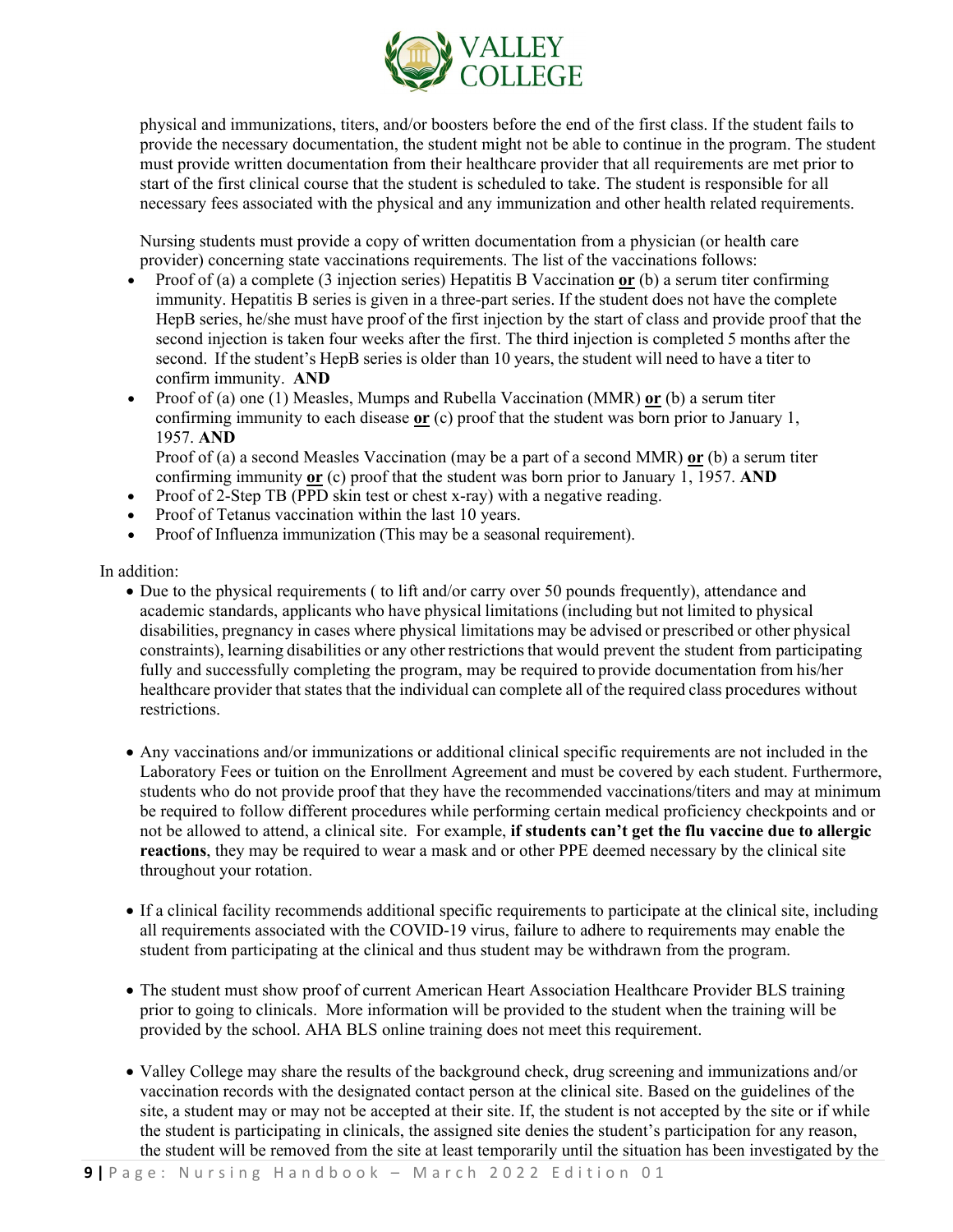

College and the issue has been resolved. If the student cannot return to a clinical site and be allowed to make up missed time, the College has no other choice but to terminate the student. The student would have the opportunity to appeal the decision in writing to the campus' Nursing Program Administrator.

# <span id="page-10-0"></span>**Attendance and Make-up Class Assignments and Consequences of Missing Class:**

Regular and timely attendance in class/clinical/lab is essential to complete the required course objectives and requirements to achieve success in the Nursing Program. Therefore, students are encouraged to meet with their instructor or (her designee) immediately regarding any concerns that may hinder their attendance and thus their potential for academic success. Taking responsibility for attendance is one of the first steps and student can take to develop professional accountability.

#### *Excused Absence (Planned or Emergency)*

On occasion, a student may miss a class/clinical/lab because of unavoidable or extenuating circumstances such as personal injury or illness, death in the immediate family, court appointed dates, and military service. These types of genuine circumstances are considered an excused absence.

- **Bereavement**: **Bereavement**: If a student must miss class to attend a funeral, the student must bring in a document of verification of funeral. Time absent for bereavement may not exceed three days.
- **Court and or Legal Appearance**: When a student is subpoenaed to appear in court, the time missed from class/clinical/lab will be counted as being absent. The documentation may be any paper form of documentation there is/was a court order requirement for that may include, but not limit to, Jury Duty, Order to Appear, Subpoena,
- **Medical Emergencies**: A doctor note demonstrating that the student had to personally see a healthcare provider, or, if a parent, spouse, child, or other dependent required medical care that also required the student's attendance and/or transportation to the medical facility.
- **Work Related Mandatory Training**: If a student is required to attend a work-related mandatory training or event, they will be required to provide documentation from their direct supervisor explaining the reason and date for the mandatory attendance.
- **Military Related Training**: If a student is either in an active or inactive military status and are required to a mandatory military training activity and can provide written documentation attesting to the start and end dates of the training.
- **NUR260 Attendance Requirement**: Students are required to have 100% attendance based on scheduled hours in all previous coursework to enter NUR260. If students do not meet these hour requirements will be required to come to campus to make up all missing hours. Hours must be made up in a designated timeframe to ensure that the student is able to complete their program within the required 150% timeframe of SAP. (See Satisfactory Academic Progress.)
- Other: If the student misses' hours for any other reason, a written explanation may be submitted to the instructor. (Reminder, faculty may exercise their right to deduct points for assignments, quizzes, or tests.)

*Importance of submission of written (paper format) documentation: This applies to classroom, lab, and clinical portions of the program.*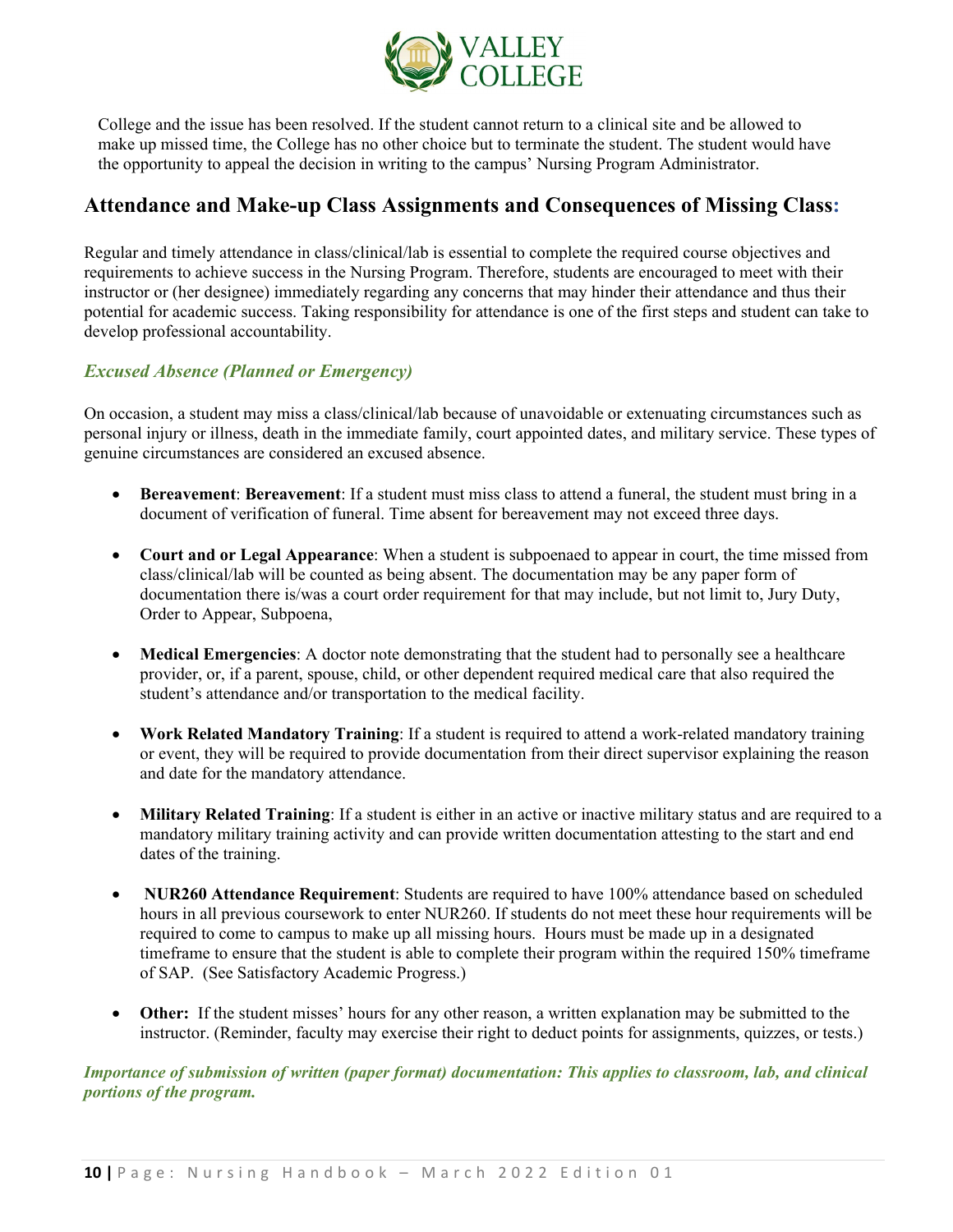

Supporting documentation is due the day that the student returns to school. If the student does not have the paper formatted documentation that day, they may submit an electronic copy of the documentation through the next school day.

Submitting documentation does not automatically guarantee that instructor (or designee) will determine that the absence will be classified as an excused absence. However, failing to provide the documentation will most likely result that the attendance will be classified as an unexcused absence.

#### *Process to Report Lateness or an Absence:*

- When a student realizes that they will be tardy or absent from class, the student must notify the Instructor or Front Desk as soon as it safe/feasible to do so. (School opens at 8am. Do not use the cell phone to call if you are driving to contact the school.).
- Attendance is recorded at the beginning of each class/clinical/lab as directed by the instructor. The instructors have the right to update the attendance if a student leaves class early (or does not return from a break/lunch).
- When a student is tardy or absent from class, it is the student's responsibility to obtain any missed notes or handouts from a missed class.
- The student is to meet with the classroom (lecture/lab), course instructor (or designee) to discuss the absence, hours, and present supporting documentation with the instructor. The instructor and the student will come together on an agreed upon plan to for the student to make-up the hours and missed class work while the course is activity running.
- The student will attend the scheduled make-up hours. It is required that all hours are made up before the student can enter their final course (NUR260).
- Any missed hours during NUR260 must be made up before the student can qualify for completion for the program. All hours must be made up within designated Satisfactory Academic Progress (SAP) timeframe.
- The student will submit the designated make-up assignments, tests, and/or quizzes.as required by the instructor. Valley College may use simulations as part of the student's (make up work) academic plan.

#### *Consequences for Absences:*

- Instructors are not required to admit students into the classroom after class has started. Students will be considered late if they arrive more than seven (7) minutes after the start time. For example, if class starts at 8:00 am, at 8:08 the student is considered late.
- Instructors will not admit late students into class during an exam/quiz even if it is within the seven minutes. Students will be required to wait to enter the class until the next break. Time missed will be counted as absent and will be required to be made up. Depending on documentation submitted, the time missed may be counted as unexcused.
- Participation points will be deducted which will likely affect the student's overall grade.
- There may be stricter requirements for missed tests than assignments or quizzes.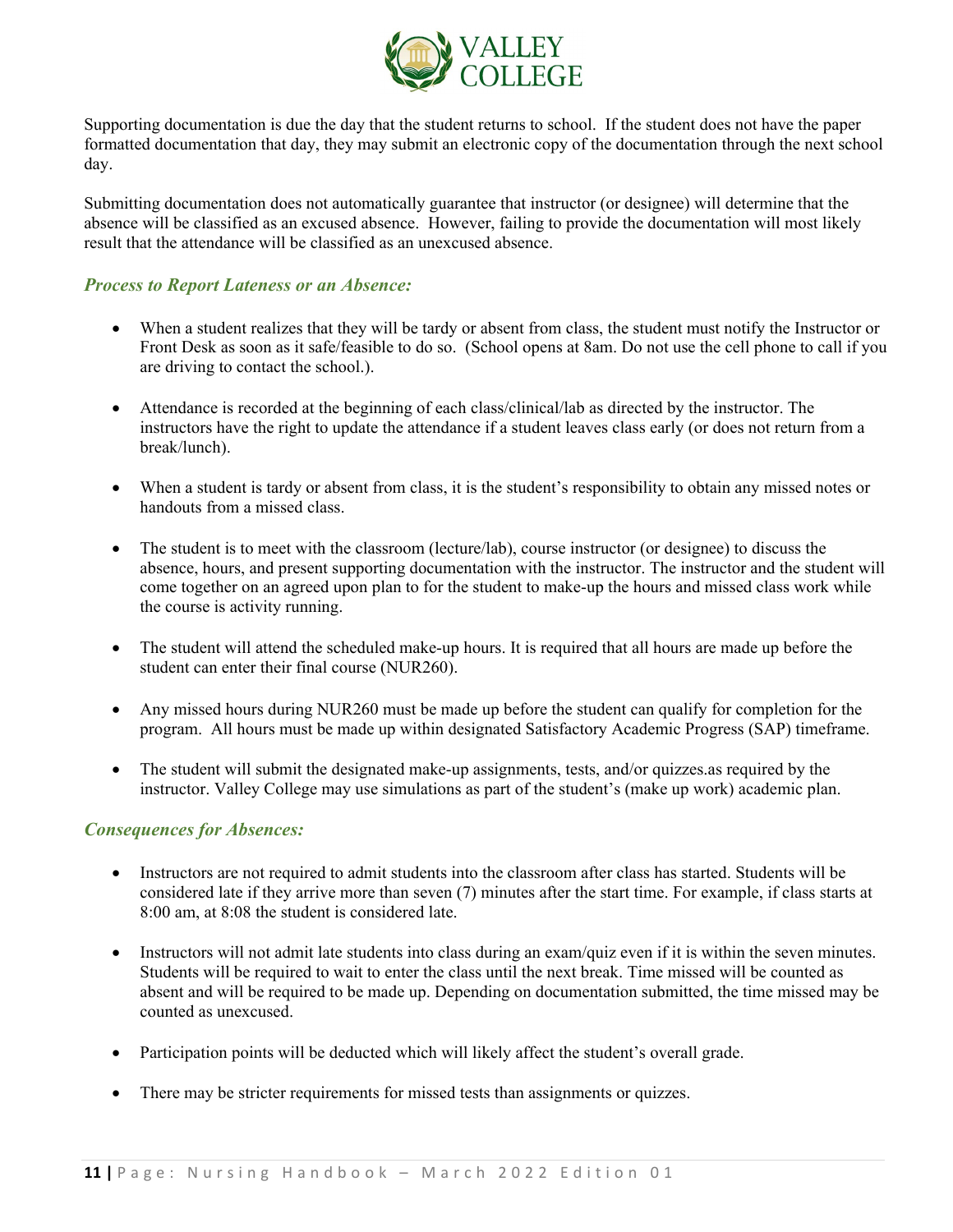

• If a student's cumulative attendance drops below 95% at any time in the program, regardless of the reason for the absence, the student is subject to withdraw from the program.

# <span id="page-12-0"></span>**Attendance, Clinical:**

(In this section, the general term absences or missed time is used. The instructor or designee will verbally or electronically notify the student if the time off was classified as an unexcused absence.)

- **Attending clinical orientation is mandatory**. Missing clinical orientation could result in failure of the course. Patient safety is a high priority and a student who misses orientation to the facility misses valuable information needed to provide safe and effective care to their patients and therefore, will not be able to attend clinical.
- When reporting for a clinical, students are expected to come prepared: name badge, proper clean uniform/scrubs, stethoscope, pen, watch with second hand (and/or other items the clinical instructor deems necessary for that clinical site) and any homework that might be due. Students who show up unprepared or late will be sent home and this will count as an unexcused absence. Students will have to make up the missed hours and assignments.
- Student must arrive to clinical on time and stay the duration of the entire clinical. Students will sign in and out of the clinical just like they do in the classroom. Being late or leaving a clinical early will be considered a missed clinical day and the student may fail the course. Clinicals are set up well in advance and Valley cannot guarantee clinical make-up time. The student must follow the same protocols for contacting the instructor and/or school if he/or she knows they will be tardy or absence from the clinical experience.
- Excused absence from a clinical must have proper documentation or it will be considered unexcused. Even with excused documentation students must make-up clinical time for successful completion of the class/program.
- **Clinical assignments** are important for administering safe nursing care to the assigned patients and are necessary to measure student's attainment of the course and clinical objectives. Failure to hand in these clinical assignments when due may result in an unsatisfactory clinical grade and potential failure of the course.
- If the student fails the clinical aspect of a course, for any reason, the student must repeat the theory and clinical component to successfully pass the course. After two failures of any of the nursing courses, the student will have failed the Nursing Program. There are NO REFUNDS for completed course work.
- **Bereavement**: **Bereavement**: If a student must miss class to attend a funeral, the student must bring in a document of verification of funeral. Time absent for bereavement may not exceed three days.
- **Court and or Legal Appearance**: When a student is subpoenaed to appear in court, the time missed from class/clinical/lab will be counted as being absent. The documentation may be any paper form of documentation there is/was a court order requirement for that may include, but not limit to, Jury Duty, Order to Appear, Subpoena,
- **Medical Emergencies:** A doctor note demonstrating that the student had to personally see a healthcare provider, or, if a parent, spouse, child, or other dependent required medical care that also required the student's attendance and/or transportation to the medical facility.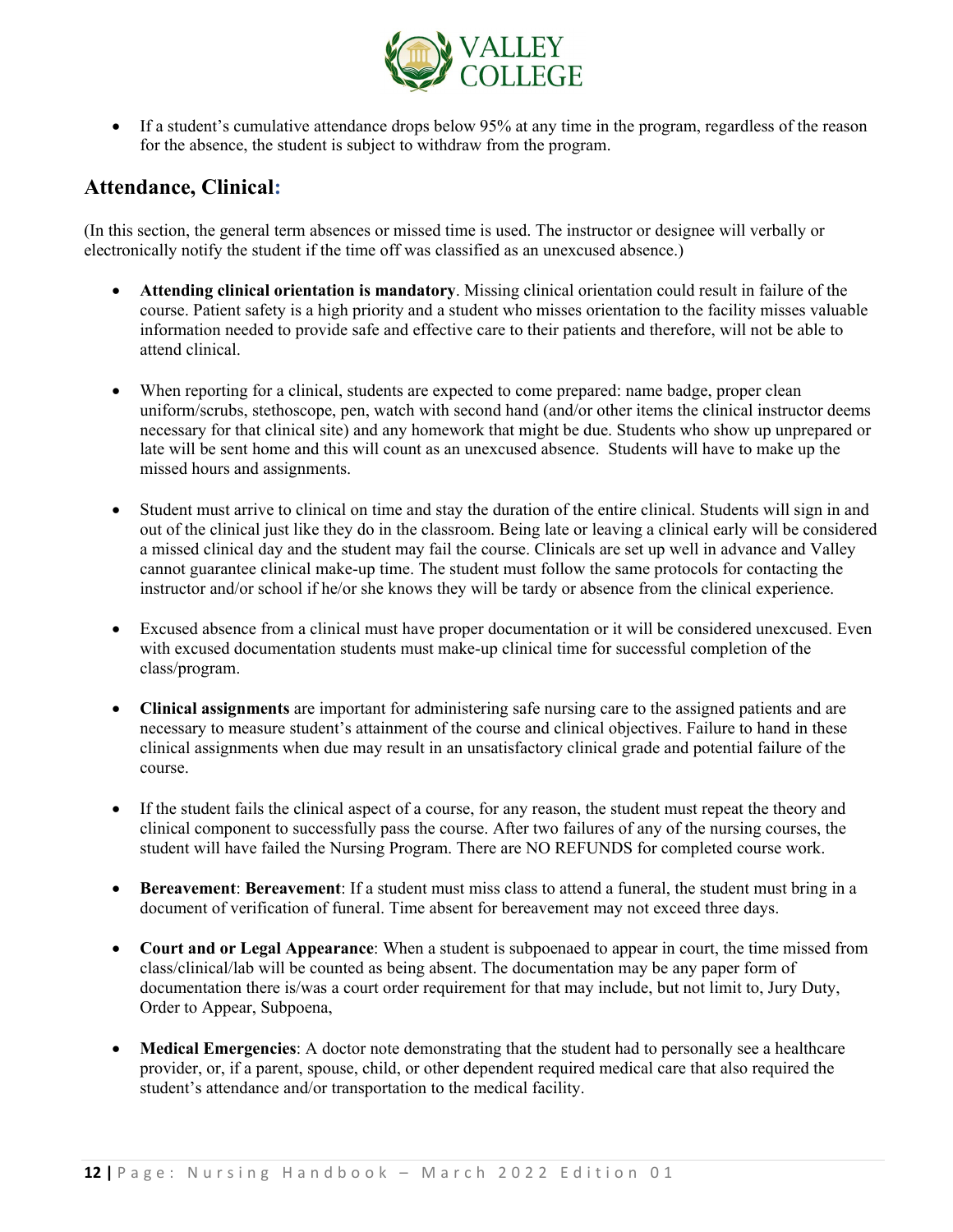

- **Work Related Mandatory Training**: If a student is required to attend a work-related mandatory training or event, they will be required to provide documentation from their direct supervisor explaining the reason and date for the mandatory attendance.
- **Military Related Training**: If a student is either in an active or inactive military status and are required to a mandatory military training activity and can provide written documentation attesting to the start and end dates of the training.
- **NUR260 Attendance Requirement**: Students are required to have 100% attendance based on scheduled hours in all previous coursework to enter NUR260. If students do not meet these hour requirements, they will be placed on a Temporary Out status until hour requirements are met. Hours must be made up in a designated timeframe to ensure that the student is able to complete their program within the required 150% timeframe of SAP. (See Satisfactory Academic Progress.)
- Other: If the student misses' hours for any other reason, a written explanation may be submitted to the instructor. (Reminder, faculty may exercise their right to deduct points for assignments, quizzes, or tests.)

# <span id="page-13-0"></span>**Grading**:

Generally, all tests and assignments are graded against a 100% score. Sixty percent (60%) is the minimum passing grade. The instructor does have the option of offering the student who fails to obtain 60% score on a test or a major graded assignment the opportunity to complete extra credit work to show that he or she has a better understanding of the course material. All extra credit work must be submitted within two days after it is assigned. Students who fail to achieve a passing grade for the course will be required to repeat the entire course and will incur a Course Retake fee. (See Tuition) The Nursing program has a stricter grading scale for certain courses.

For a student to successfully complete a nursing course and progress to the next course, the student will need to achieve an average of 78% on all assessments (tests, quizzes) and homework. Each student will be provided with a syllabus that illustrates the different types of assessments for each course and they will include a series of activities that could include tests/quizzes, in-class assignments, out-of-class assignments, class participation, lab competencies, and clinical competencies.

In addition, students must pass all skills test-outs with a satisfactory rating within 3 attempts and must pass all Clinicals. The details regarding the grade scale for the clinical/preceptorship is discussed in the Nursing Program Description section found earlier in this document. **To successfully pass a class with a NUR prefix, the students will need to achieve a 78% or better.**

| Grade | Pts. | Description      | Counts in Calculation for GPA |
|-------|------|------------------|-------------------------------|
|       | 4.0  | 93 to $100\%$    | Yes                           |
| B     | 3.O  | 85 to 92%        | Yes                           |
| C     | 2.0  | 78 to 84%        | Yes                           |
| $F^*$ | 0.0  | Less than $78\%$ | Yes                           |

All other courses follow the traditional grading scale (These courses do not have the NUR prefix) ts in Calculation for GPA

| Grade | Pts. | Description    | Coun       |
|-------|------|----------------|------------|
| A     | 4.0  | 90 to 100%     | <b>Yes</b> |
| B     | 3.0  | 80 to 89%      | Yes        |
| C     | 2.0  | 70 to 79%      | Yes        |
| D     | 1.0  | 60 to 69%      | Yes        |
| $F^*$ | 0.0  | $59\%$ or less | Yes        |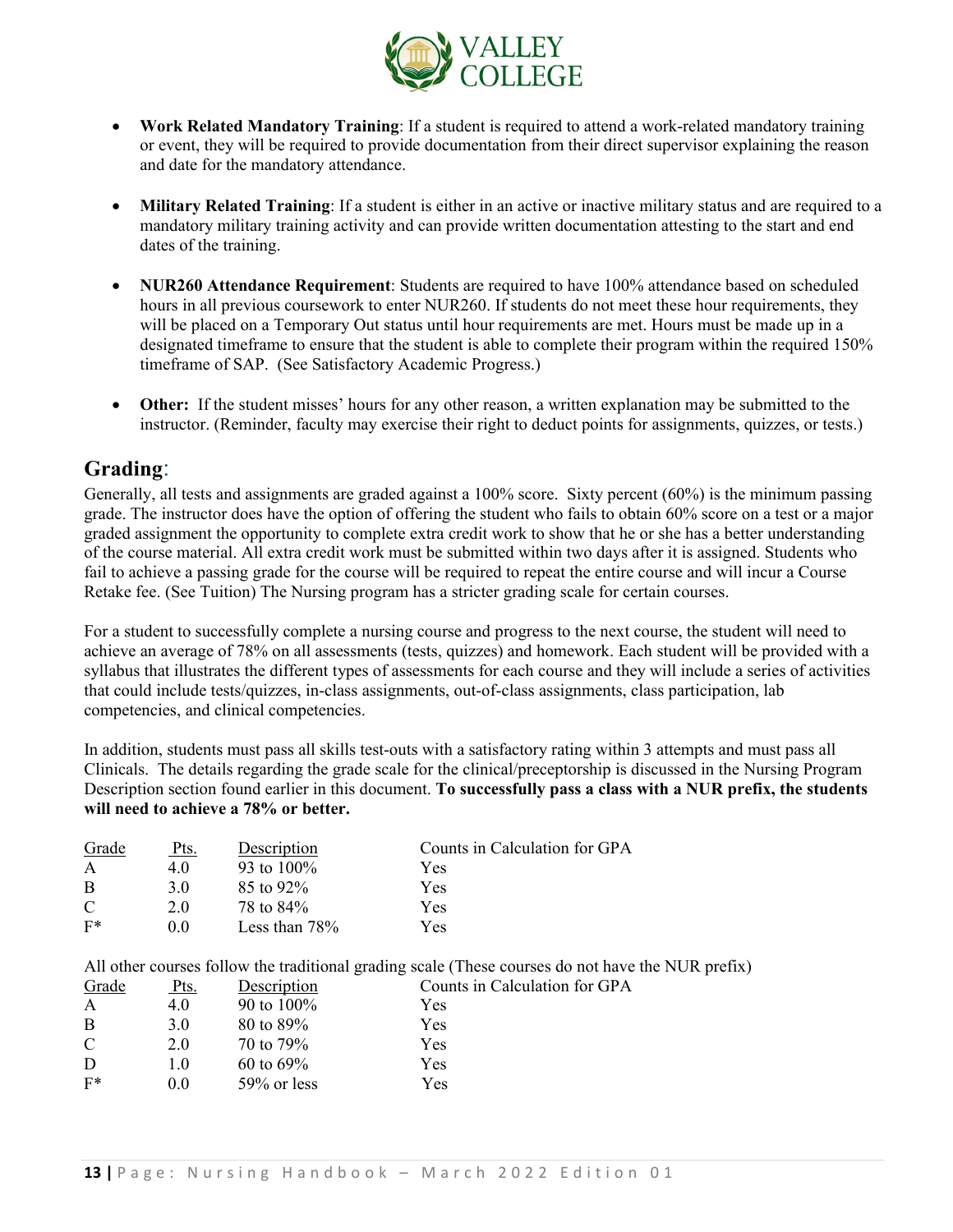

#### **Clinical Evaluations:**

Students will be evaluated at each clinical. Clinical evaluations are graded as follows:

| <b>Evaluation</b><br>Category      | <b>Explanation</b>                                                                                                                                                                                                                                                                                                                                                                                                                                                                                                                                                                                                                                                                 |
|------------------------------------|------------------------------------------------------------------------------------------------------------------------------------------------------------------------------------------------------------------------------------------------------------------------------------------------------------------------------------------------------------------------------------------------------------------------------------------------------------------------------------------------------------------------------------------------------------------------------------------------------------------------------------------------------------------------------------|
| $P +$<br><b>Pass Plus</b>          | The student performance exceeds expectations for passing the lab and/or clinical based nursing procedure,<br>which could include patient care, fundamental, base, and specialized nursing skills. Student teamwork,<br>professionalism, patient and nursing team communication, patient education, and empathy exceeds<br>expectations. Finally, student growth and the ability to execute nursing processes, procedures, and activities<br>associated within the scope of practice of a nurse.                                                                                                                                                                                    |
| P<br><b>Passing</b><br>Performance | The student performance demonstrates capable, safe, sanitary, empathetic, and patient-centric care based<br>on previously learned skills. Student also demonstrates capable and effective levels of fundamental, base,<br>and specialized nursing skills. Student demonstrates effective and capable levels of teamwork,<br>professionalism, patient and nursing team communication, patient education, and empathy. Finally, student<br>demonstrates growth and an increasing ability to execute the process, procedures, and activities that are<br>within the scope of practice of a nurse.                                                                                     |
| Improvement<br><b>Required</b>     | The student performance is below satisfactory levels of capable, safe, sanitary, empathetic, and patient-<br>centric care based on previously learned skills. Student demonstrates below satisfactory levels of<br>fundamental, base, and specialized nursing skills. Student demonstrates below satisfactory levels of effective<br>and capable levels of teamwork, professionalism, patient and nursing team communication, patient<br>education, and empathy. Finally, student demonstrates minimal to below satisfactory levels of growth and<br>an increasing ability to execute the process, procedures, and activities that are within the scope of practice<br>of a nurse. |
| F<br><b>Failing</b>                | The student does not perform any level of capable, safe, sanitary, empathetic, and patient-centric care<br>based on previously learned skills. Student does not demonstrate any level of fundamental, base, and<br>specialized nursing skills. Student does not demonstrate effective and capable levels of teamwork,<br>professionalism, patient and nursing team communication, patient education, and empathy. Finally, student<br>does not demonstrate growth or an ability to execute the process, procedures, and activities that are within<br>the scope of practice of a nurse.                                                                                            |

# **Laboratory Evaluations:**

All Lab Skills Test Outs are graded on a pass/fail basis. Students will be given 3 attempts to pass. If student does not pass by the 3<sup>rd</sup> attempt, student will fail the course. Practice is essential before testing out and peer to peer practice is highly recommended. Students must pass the lab skill test out prior to performing the skill at clinical.

# **Policy for Testing (Exams):**

- Students need to follow the syllabus and class schedule for each course.
- Once an exam has begun students will not be allowed in the room and must wait until the exam is over or the next break, at which point student must follow the make-up procedure.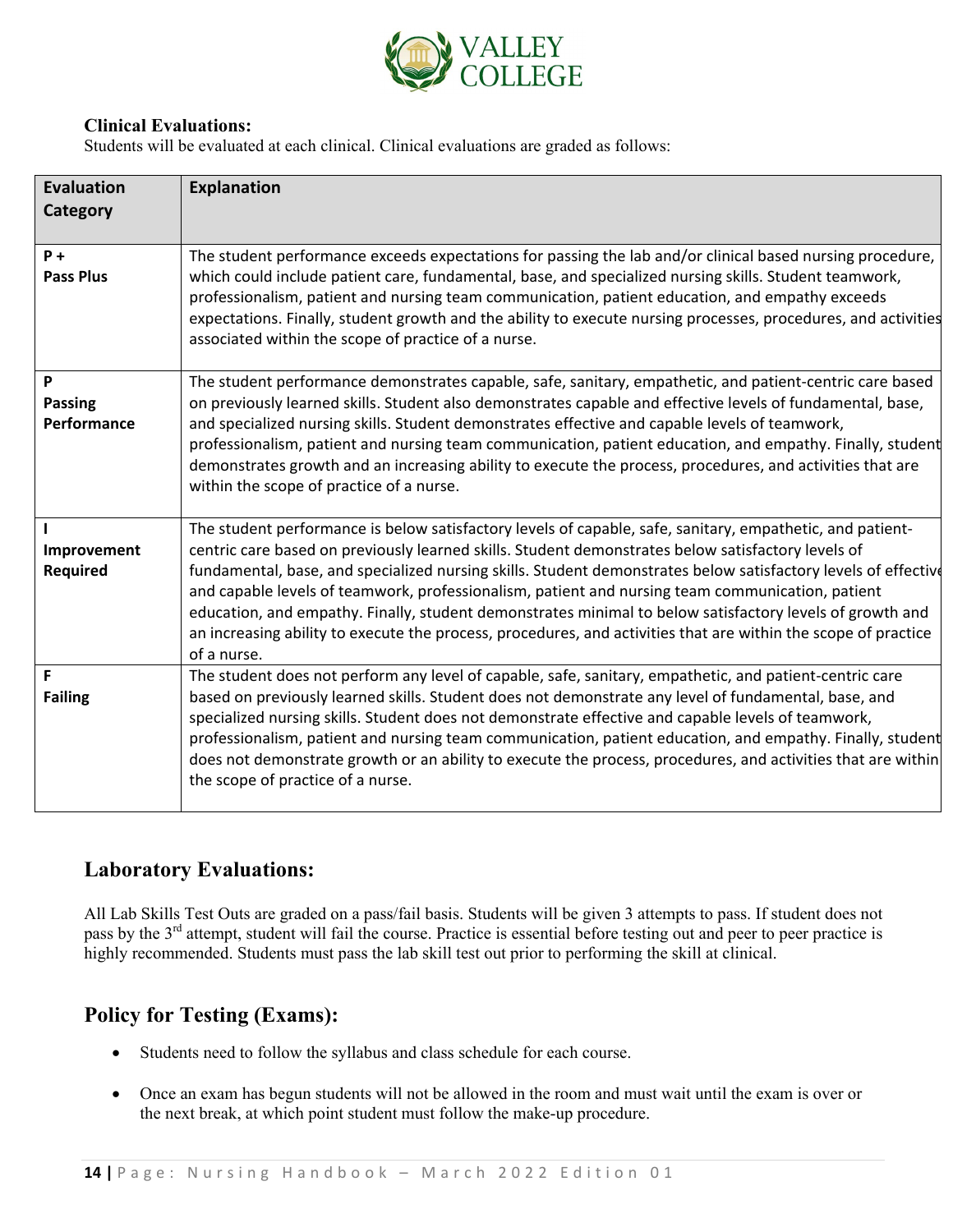

- Quizzes may not be a part of the syllabus and may or may not be announced in advanced.
- It is the student's responsibility to come prepared to take exams and quizzes.
- If an exam is missed due to an absence the student must be prepared to take the exam on the first day of return to school unless alternative arrangements have been made with the instructor.
- Students may be required to provide documentation regarding absence: failure to do so may result in a zero for the exam.
- Students are expected to keep record of their exams, quizzes, and homework grades to calculate their academic standing.
- There will be no extra credit points on exams, quizzes or final exams awarded in NUR classes.
- Students must study material in a way conducive to retaining learned knowledge as content may be retested on at any time during the program.
- Students may be requested by the instructor to move or be reassigned to a particular/different seat for testing.
- During the exam/quiz's students will not be allowed to leave the room.
- For MATH exams/quiz's students must show their work or no credit will be given.
- Instructors will not review exams/quizzes until all students have taken the exam/quiz.
- Cell phone use during any exam/quiz or review of exam/quiz will be considered academic dishonestly and student will receive a zero for that exam/quiz.
- Students are required to score an 850 on the HESI NCLEX-RN Prep Exam to successfully pass the NUR260 course.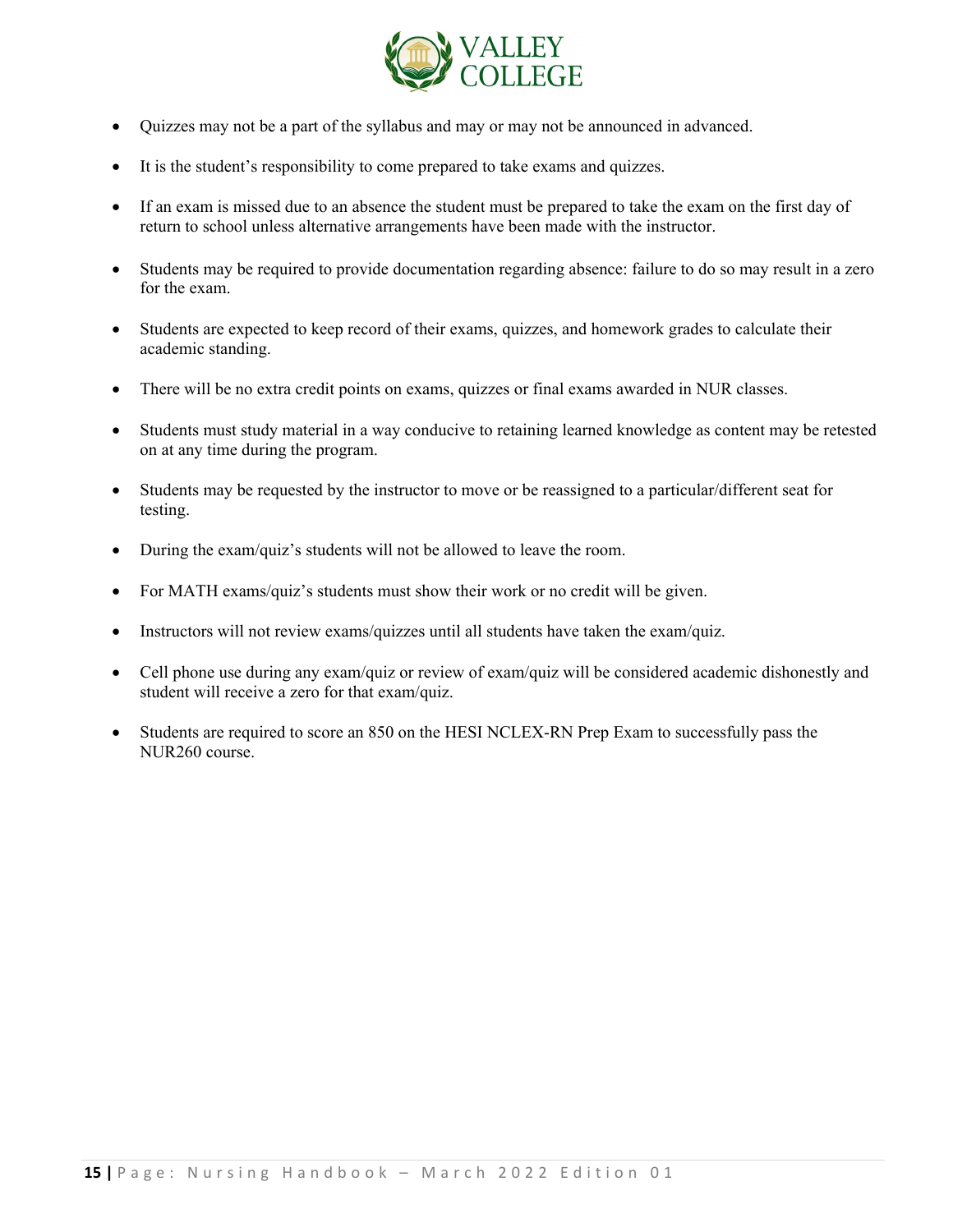

# <span id="page-16-0"></span>**Student Code of Conduct:**

Valley College's Code of Conduct can be viewed in its entirety in the Catalog (Valley College website at [https://www.valley.edu\)](https://www.valley.edu/).

The College expects mature behavior. Regulations governing student conduct and activities are based on the premise that attending class in an environment conducive to learning is the right of each student. A student is subject to suspension or termination for conduct that disrupts the teaching or administrative activities of the College or interferes with the rights of the campus community. Examples of conduct considered unsatisfactory under these standards include but not limited to dishonesty, failure to comply with college policies, procedures and regulations, or with the directions of college officials acting in performance of their duties, harassment, physical or verbal abuse of any person on campus or at college functions, and theft of or damage to college property or to property on campus belonging to any member of the campus community.

Valley College aims to provide students with comprehensive training and education necessary for entry into professional employment. In accordance with the Valley College Values of Integrity, Effectiveness, Leadership, Teamwork, and Growth, students are expected to adhere to the following code of conduct to ensure a professional atmosphere and positive learning experience.

Rules and regulations governing student conduct are based on the premise that attending class in an environment conducive to learning is the right of each student. The Student Code of Conduct is the set expectations regarding professionalism, attitude, appearance, academic integrity, attendance, classroom conduct, and course expectations. Students have the right to a professional, non-discriminatory, non-violent, harassment free, and drug, alcohol, and tobacco free environment. Adherence to the Student Code of Conduct is expected of all students, and any violation will be subject to disciplinary action.

Students are expected to interact with colleagues and peers in a polite and respectful manner. Students are expected to display characteristics such as respect, organization, prioritization, efficiency, and positivity. Students are also required to follow classroom rules established by their instructor. These rules could address but may not be limited to communication, format and structure of assignments, formal assessments, remote learning guidelines, and conduct. Abiding by the following rules and meeting the required expectations will result in the professional appearance and conduct required at Valley College.

# <span id="page-16-1"></span>**Classroom Rules:**

In addition to the statements above, each instructor will distribute or post specific class rules and expectations for their class. For courses with require more specific lab-based activities and assignments (skill-based procedures), the instructor will distribute or post more specific standard operation procedures or safety procedures that must be followed. Programs that have clinicals or Externships have more specific student handbooks that discuss the Code of Conduct expectations that must be followed when the student is off campus and at those sites.

Classroom Rules and Expectations that are commonly observed in all Valley College campus' programs include but are not limited to:

#### *Students are expected to:*

- Be present for the entire class.
- Keep cell phones off or on vibrate.
- Beverages and food are not permitted in any lab classes.
- Beverages may be allowed in lecture rooms if they are in a container with a lid.
- Tobacco usage is restricted in the classrooms and at all school events except for in designated smoking areas at each campus.
- Take all personal, valuable items when leaving the room.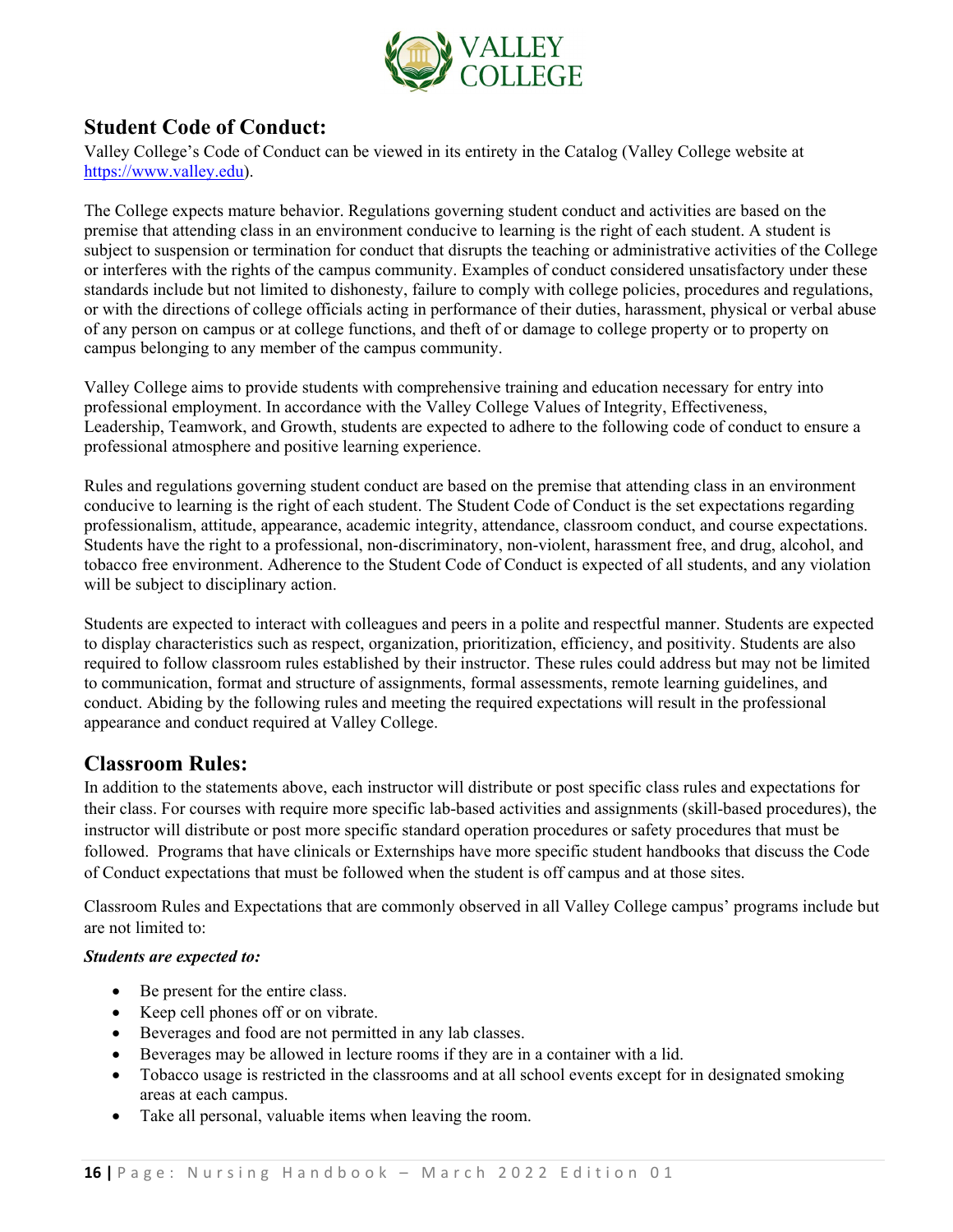

- Refrain from profane or obscene language and any unprofessional verbiage in the classroom, lab, or clinical setting.
- Follow verbal and written instructions in the classroom, lab, and clinical settings.
- Communicate and exhibit a positive attitude, good judgment, and respect for faculty, staff, and peers.
- Contact instructor by phone or text message prior to absence from class or clinical.
- Complete and turn in assignments on time.
- Accept responsibility for actions and outcomes.
- Demonstrate a positive attitude toward feedback.
- Display professional behavior and maintain a professional demeanor at all times including when offsite on school sponsored functions such as field trips, community service activities or other school functions.
- If in a remote learning setting and participating in a live session, the student must be in an environment conducive to learning. The student cannot be at work, driving a car, or otherwise not fully participating in class.

# <span id="page-17-0"></span>**Clinical Rules:**

#### *In addition to the statements above, students participating in off-site clinicals are expected to:*

- Follow requirements of each clinical site regarding parking, storing of belongings, utilizing designated rooms for pre- and post-conference, usage of staff break rooms, cafeterias, microwaves, and refrigerators.
- Students are not permitted to leave the premises until the clinical has been concluded. Lunch is to be eaten on premises in approved locations only. Food is not permitted to be delivered to the site or dropped off by an outside visitor.
- Students are not permitted to leave the floor without getting prior approval from the instructor.
- Smoking is prohibited while on the grounds of a clinical site.
- Cell phone use is prohibited on the floor and can only be used with instructor approval in designated locations.
- Students are responsible for seeking the assistance of the instructor in the clinical area before proceeding with new, unfamiliar, or uncertain aspects of patient care.
- Refusal to perform any type of patient care as directed by the instructor will result in dismissal from the clinical site and count as an unexcused absence. This refusal will reflect in the student's clinical grade and may result in further disciplinary action at the discretion of the Nursing Administrator.

# <span id="page-17-1"></span>**Student Dress Code:**

Valley College students are preparing for various careers in a workforce. Students are encouraged to reflect the proper image of their future careers by dressing appropriately and should also be aware that excessive visible body piercing, and extreme hairstyles may inhibit their career opportunities. Students are expected to wear the appropriate Valley College Uniforms during normal class times.

The Valley College uniform (scrub top and bottom) is light blue in color with a white lab coat. The uniform is purchased through the College during the first weeks of classes. Failure to adhere to the Dress Code upon warning may be grounds for termination. Questions pertaining to the Dress Code should be addressed to the Campus Director and or the Nursing Program Administrator.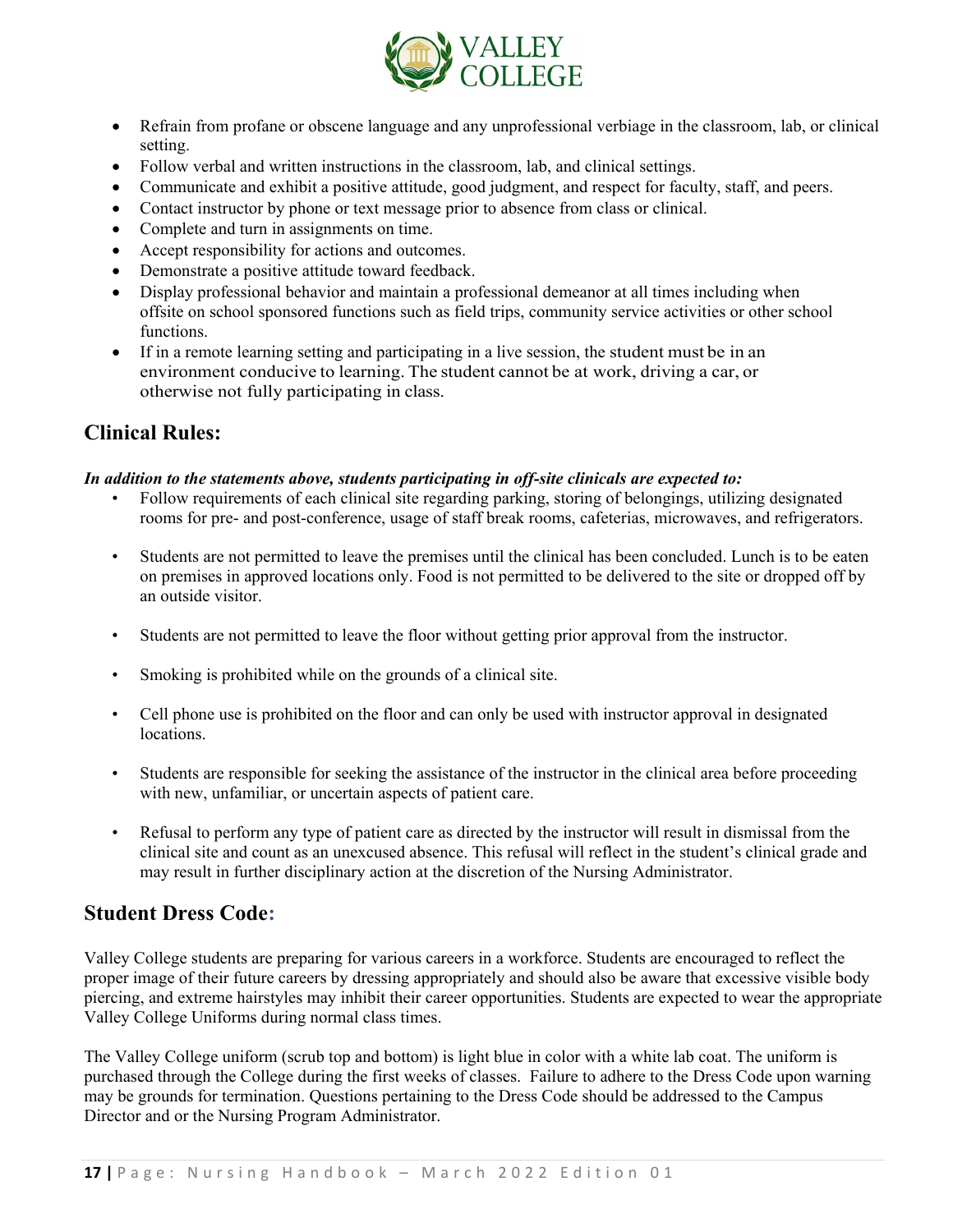

- **Classroom:** Students will promote a professional atmosphere in the nursing program and will be required to follow the rules:
	- Uniform scrub attire must fit properly so the midriff and buttocks are not shown while engaging in normal activities and exercises. Bottoms should not excessively touch the floor and tops should not expose cleavage.
	- Students are to always wear school identification badges when in the school, lab/classroom and at the clinical setting.
	- Faculty members may provide more specific standards for shoes. Shoes should wear either black or white leather covered shoes (nursing shoes) or solid "Croc" style shoes (no holes). Shoes must be closed heal and closed toed.
	- Lab coats/jackets or cardigan/fleece jacket may be worn according to weather conditions. NO HOODIES. Long sleeves at clinical such as lab coats etc. Must follow policy of site.
	- Hair color must be of naturally occurring color tones with no extreme color or dye effects.
	- The only permitted head-coverings are surgical caps and hair-wraps that in no way resemble a bonnet, do-rag, or outside hat. The color must be limited to white, blue, or black. Head coverings worn consistently for religious reasons are acceptable. Faculty have the final decision of the appropriateness of head-coverings.
	- In accordance with professional workplace expectations, tattoos not covered by appropriate clothing will need to be covered with either a sleeve, band aid or bandage material so they are not visible in the classroom, lab, clinical setting, or any other function organized by Valley College.
	- Any facial piercings must be removed and/or plugged while in the classroom, lab, clinical setting, and any other function organized through Valley College. The plugs must be removed from gauged ears while in the classroom, lab, clinical setting, and any other function organized through Valley College.
	- The CDC (Center for Disease Control) recommends NO artificial nails or extensions. Valley College Nursing Program will also adhere to this recommendation. Furthermore, nails must be kept short and not extend beyond the tips of the fingers. Only clear or pale nail polish is allowed with no visible chips.
	- Please be respectful of perfume, oils and or cologne in the classroom regarding other students with allergies.

#### • **Lab:**

- o Follow the above dress code.
- o Only an engagement/wedding band is permitted in clinical and lab. Earrings: only 1 per ear and studs only for lab.
- o Please be respectful of perfume, oils and or cologne in the lab regarding other students with allergies.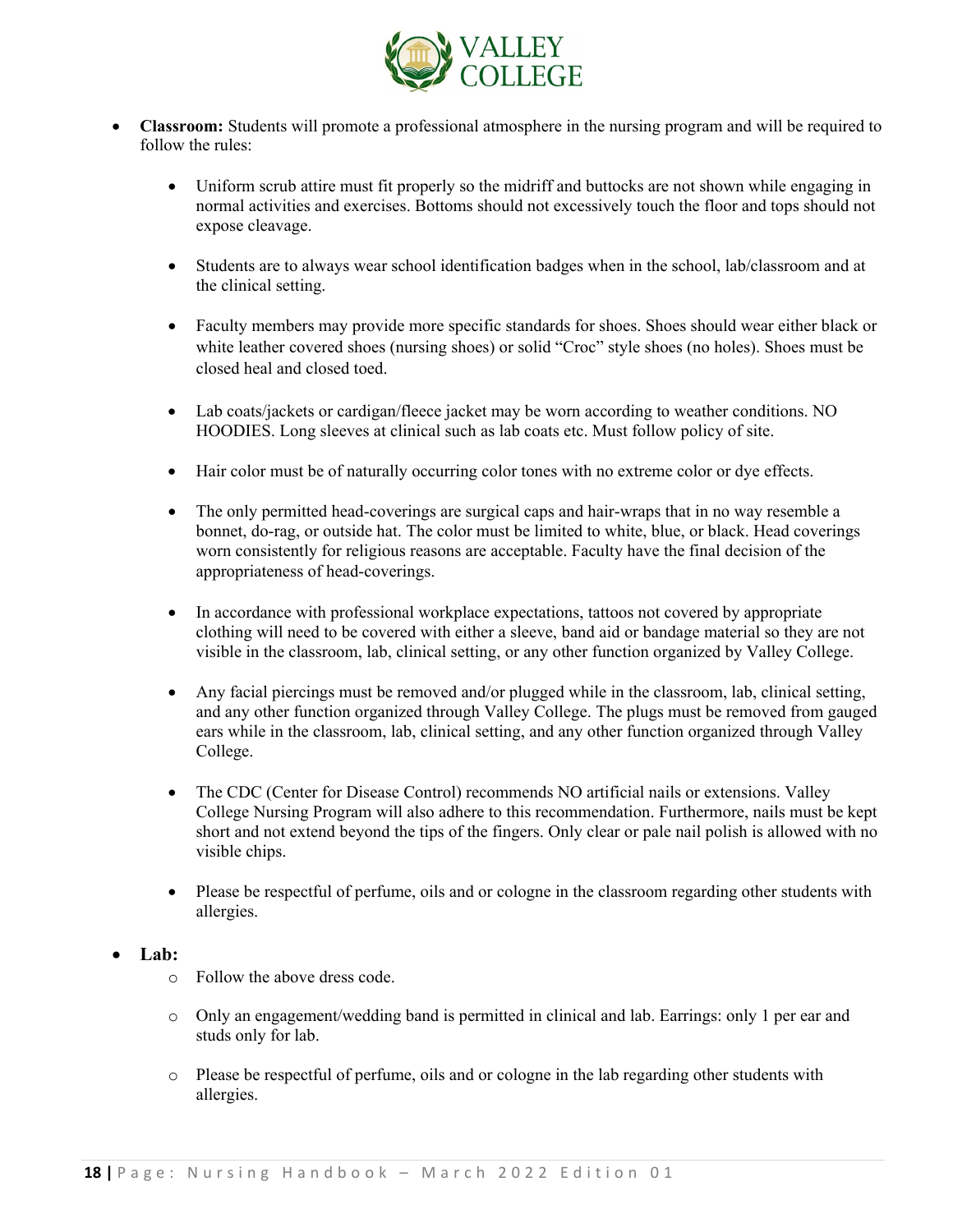

o Students must show up to test outs prepared for the test out: proper uniform scrub, watch with a second hand, stethoscope (when appropriate) or they may not be tested out and this will be considered a failure for that test out.

#### • **Clinical:**

- o Follow the above dress code.
- o Students not wearing a Valley College school identification badge at clinical sites, unless specifically directed otherwise by the clinical site, will be sent home and this will be counted as a missed day.
- o Only an engagement/wedding band is permitted in clinical and lab. Earrings: only 1 per ear and studs only for clinical.
- o No false eyelashes are to be worn at clinical.
- o No perfume or cologne or oils are to be worn at clinical.
- o When reporting for a clinical, students are expected to come prepared: name badge, proper clean uniform/scrubs, stethoscope, pen, watch with second hand (and/or other items the clinical instructor deems necessary for that clinical site) and any homework that might be due.
- o Students who show up unprepared or late will be sent home and this will count as an unexcused absence. Students will have to make up the missed hours.

#### **Casual Days:**

The Campus Director may allow students to have casual or theme dress days. Safety and professionalism are always a consideration. The wearing of torn or badly frayed jeans, shorts, t-shirts (or other shirts/sweatshirts) with messages, tank tops, and open-toed or open-heeled shoes are never permitted.

# <span id="page-19-0"></span>**Disciplinary Measures for Conduct Violations:**

The Nursing Program Administrator makes all final decisions regarding what constitutes a Code of Conduct violation. Consequences may occur as follows depending on a type, severity and/or frequency of the conduct violation:

- 1. Verbal counselling/coaching to avoid a repeat of the violation
- 2. Verbal warning with additional coaching for repeated violation of the Code of Conduct
- 3. Written warning with action plan to address repeated violations
- 4. Subject to suspension or dismissal from the program

The Nursing Administrator can administer any of these consequences depending on the seriousness of the conduct violation. Any student behavior that has directly resulted in the loss of a clinical site for the Valley College will face immediate dismissal from the program.

# <span id="page-19-1"></span>**Non-Discrimination, ADA, and Equal Opportunity**:

Students at Valley College can expect a campus free of discrimination based on race, color, religion, national origin, sex, sexual orientation, age, political affiliation or belief, veteran status, marital status, ethnic background, or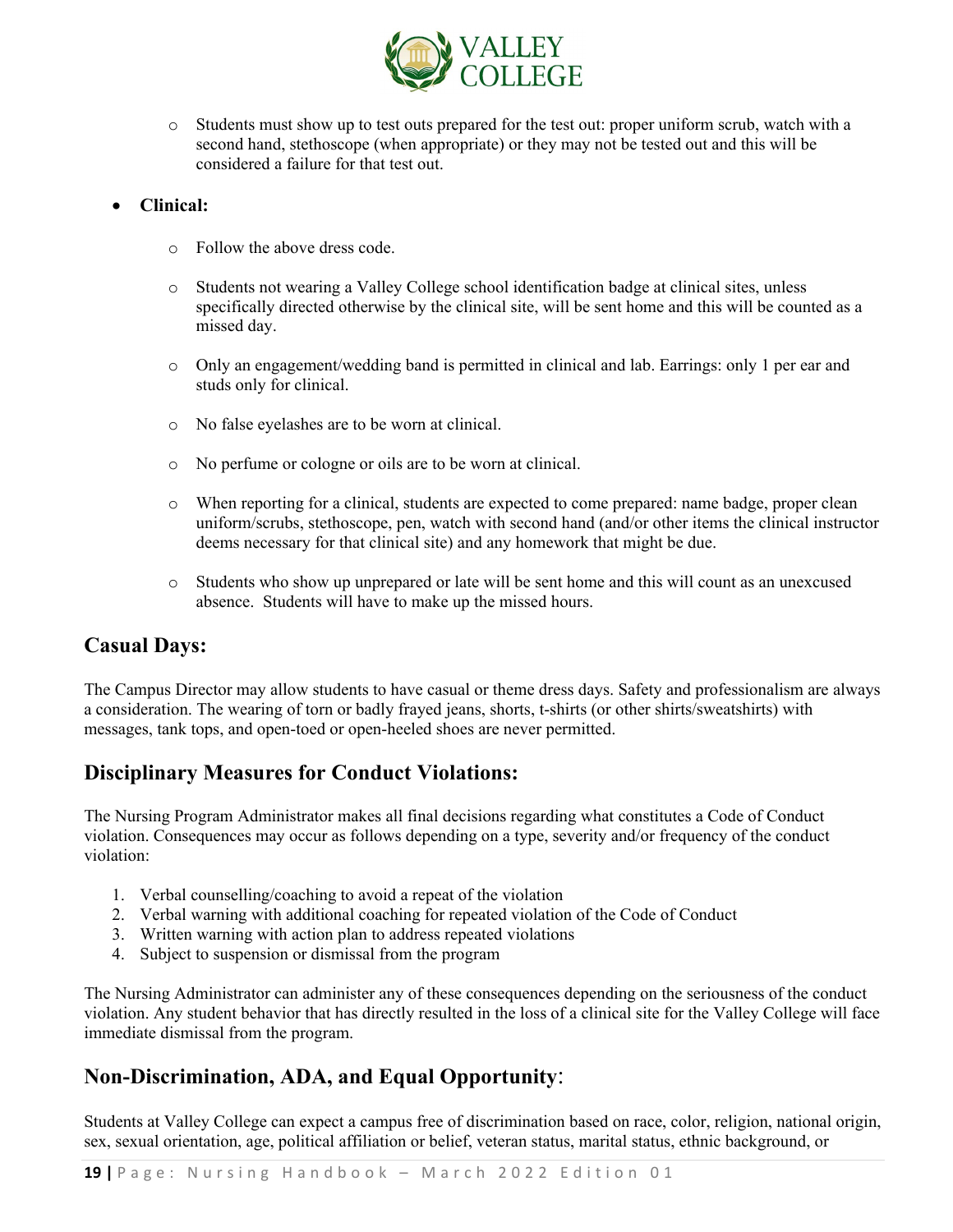

disability. Valley College does not tolerate discrimination towards faculty, staff, students, or any other individuals associated with the company. Students are required to adhere to the campus nondiscrimination policy.

Valley College is committed to upholding the standards set forth in Section 504 of the Rehabilitation Act of 1973 and the Americans with Disabilities Act (ADA) of 1990 (together, the "Disability Laws"), and similar state laws, which are designed to eliminate discrimination against qualified individuals with disabilities. Valley College provides equal opportunity for qualified persons with disabilities. Valley College will make reasonable accommodations for a qualifying student with a disability, as appropriate. Accommodations must be formally requested by the student in writing. Students requesting accommodations must submit documentation of their disabilities from an appropriate, licensed professional qualified in the appropriate specialty area. Some examples of such persons are physicians, psychiatrists, and psychologists. Such requests, along with supporting documentation, should be directed to the Campus Director. Online students may contact the Director, Online Division.

Valley College does not discriminate against any student or applicant based on race, color, religion, national origin, sex, sexual orientation, age, political affiliation or belief, veteran status, marital status, ethnic background, or disability. The College abides by these policies in the administration of its student admissions, financial aid and scholarships, career placement programs, as well as in all other student-related services and educational programs and opportunities. The Campus Director serves as the campus' Equal Opportunity Officer. Contact information is posted on the campus' Student Bulletin Board.

# <span id="page-20-0"></span>**Student Resource Center and Virtual Library:**

The campus' Resource Room provides access the internet, Gale (Virtual) Library and the Virtual Librarian, and printed materials which may be used as supplemental reading for course work and for general background information. Students are requested to comply with the Resource Center rules. The College subscribes to the Gale Internet Library and the Virtual Librarian services. Log on information is provided to the student at Orientation. All students, faculty and staff have free access to these library services. Online training is available for users. Students who have suggestions for additions to the Resource Center or comments or its operation should address their comments to the Campus Director.

- Valley College also offers the services of a 24-hour a day 7-day a week Virtual Librarian. The following list of items represent the services provided to Valley College students:
- Act as the qualified Librarian for Valley College students.
- Assist and be available by phone, video or web conferencing for all accreditation activities, meetings, and other communications.
- Provide asynchronous 7-day library online reference service by email, live-chat, or web meetings, to all students, instructors, and staff.
- Give oversight, manage, develop, and curate the library, both its e-resources and services, ensuring it will meet all accrediting standards as chosen by the institution.
- Work with the college to ensure the purchase of appropriate e-resources to support the course content.
- Ensure there are library administrative processes, library policies, library budget and faculty and student training and instructional publications provided, and that assessments and improvements occur.

# <span id="page-20-1"></span>**Tutorial Services:**

Tutoring services are available to all students. It is the student's responsibility to seek out opportunities for tutoring services from the classroom instructor.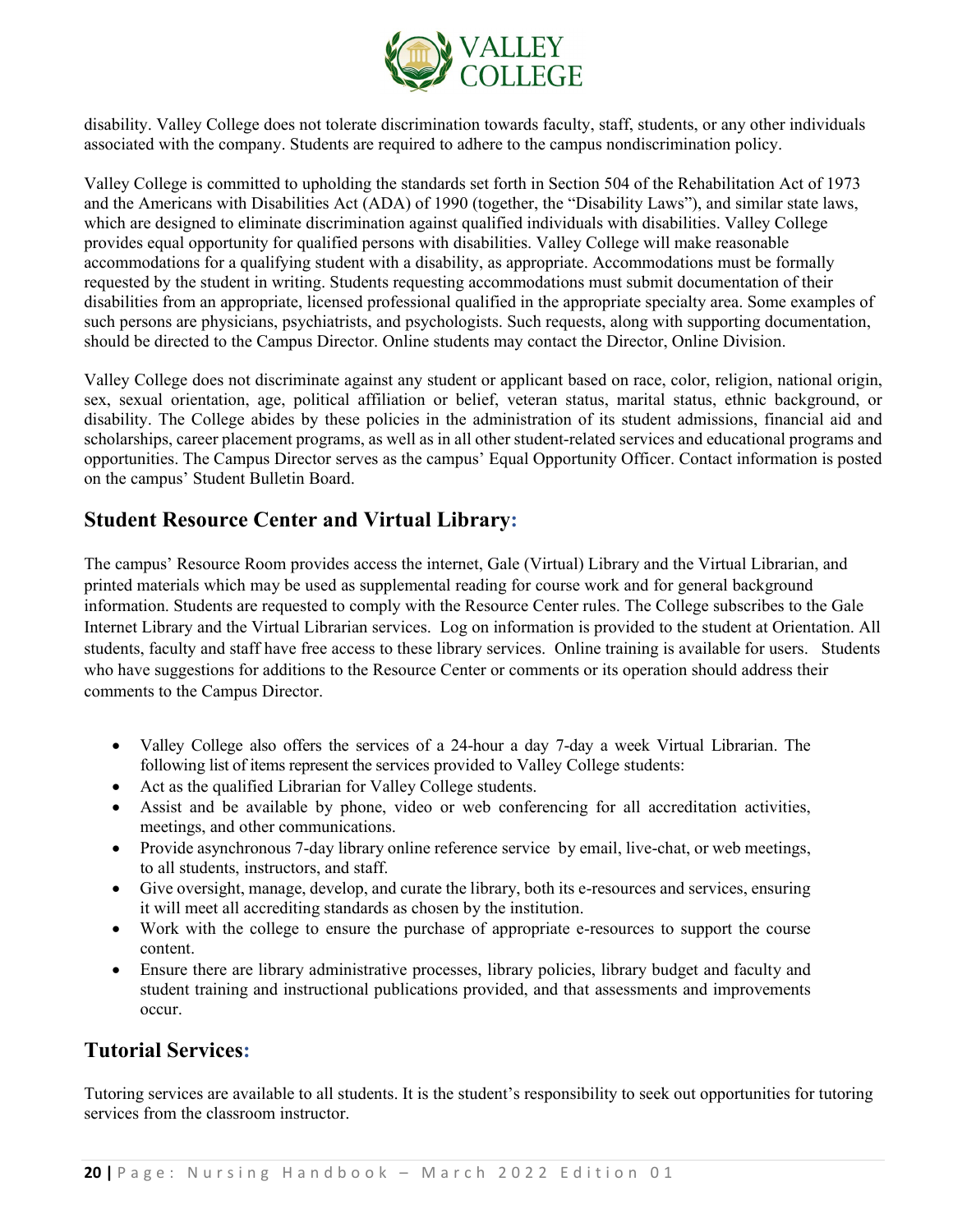

# <span id="page-21-0"></span>**Emergencies and Illness:**

Students are expected to become familiar with all fire and other emergency evacuation routes and procedures. Evacuation routes are diagramed and posted in each classroom. The locations of fire extinguishers are also shown. A discussion of emergency procedures is conducted during class orientation.

During Orientation, the students will be instructed that if they feel like they are becoming ill at any time while on campus or at a clinical site, they should inform their instructor or other supervisor (preceptors when no Valley College staff member is present). All cases of illness or injury during school hours should be reported promptly to the instructor. Valley College reserves the right to call for emergency medical assistance or refer the student for medical assistance if an emergency, accident, or illness occurs during class hours. Any expense incurred shall be the sole responsibility of the student and/or parent or guardian. Valley staff members may also call and an emergency contact number that the student provides to the school at the student request. Faculty and staff members are not licensed to transport students in their personal vehicles. While at a clinical setting, the student is to be seen in the emergency room or follow the employee illness policy of the clinical facility. The cost of health care is the student's responsibility.

# **Pregnancy**:

Should a student be pregnant at the time of enrollment or become pregnant, any time while attending Valley College Nursing Associate Program it is to be reported immediately to the Program Administrator and confirmed by the student's health care provider. A medical release, which includes there are NO restrictions, from the student's provider will be needed if she is to remain in the program. There are physical responsibilities and hazards the student might, and very likely will, encounter while attending the Nursing program. These duties should be shared with the student's health care provider, who must endorse the student's state of health.

# **Clinical Health and Safety Policy/Sudden Illness or Exposure to Communicable Disease:**

All cases of illness or injury should be reported promptly to the instructor. The college reserves the right to call for emergency medical assistance or refer the student for medical assistance if an emergency, accident, or illness occurs during class hours. Any expense incurred shall be the sole responsibility of the student and/or parent or guardian.

# **Incident Reporting Procedure:**

The college reserves the right to call for emergency medical assistance or refer the student for medical assistance if an emergency, accident, or illness occurs during class hours or school events. Students are encouraged to immediately report any non-emergency incidents such as accidental needle sticks, animal bites, or other injuries sustained while at Valley College to a faculty/staff member. The faculty/staff member who will complete an incident report. *Proper first aid procedures will be followed.* Valley College recommends that students see/talk to their healthcare provider about the non-emergency incident. The student is responsible for payment for any treatment rendered and all costs that may result from injury and/or illness.

# **Substance Use and/or Abuse:**

If the instructor determines the student's ability to function safely in the clinical area is impaired (for any reason), the student is expected to immediately leave the clinical site. If alcohol or drugs are suspected, the student may be escorted for an immediate drug screen at their expense according to our policy. The instructor will document the incident and report it to the nursing program director. A copy of the incident, reporting the violation, will be placed in the student's file.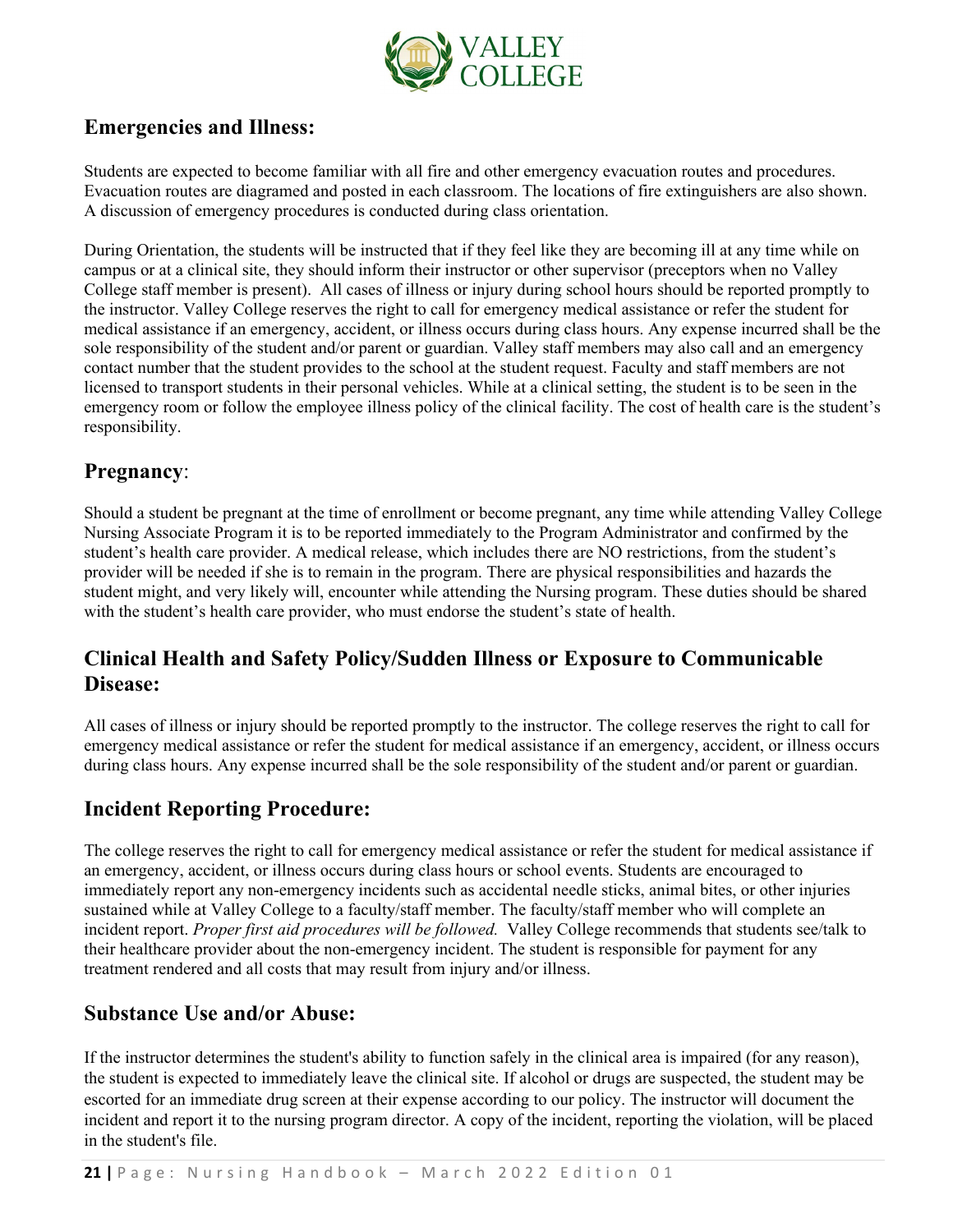

# **Social Media Policy**:

Students are held to a high standard of professional conduct, including via social media. Students are prohibited from posting information pertaining to classroom, laboratory, simulation, and clinical experiences on social networking websites or any other type of internet, computer, or technology-based social networking site, or equivalent media outlet. At no time may students use any personal electronic devices to take photographs, video or voice recordings of any patient or any part of a medical record or other protected health information. Violation of this policy is grounds for immediate dismissal.)

# **COVID-19 Guidelines**:

COVID-19 has had a tremendous impact on the healthcare industry and schools' ability to place students in the required clinical courses. Valley's Nursing program is obligated to abide by the requirements imposed by our clinical partners. At this time, we do not know for what or if any exemptions will be granted. Please keep in mind any exemptions/waivers may be facility dependent, and thus exceptions could vary between clinical partners. We cannot guarantee alternate clinical site placement for students who do not meet these requirements.

# <span id="page-22-0"></span>**Student Grievance Procedure:**

Valley College strives to ensure that its students are fully satisfied with their education program. However, in order to afford full consideration to students' complaints or concerns, this grievance procedure is set forth to create the framework for problem resolution. Should students have a concern, a discussion with the faculty member or campus staff member can resolve most issues.

All students' complaints will be handled in the following manner:

- 1. The student should first attempt to resolve the issue directly with the faculty member or the campus staff member involved.
- 2. If the student does not feel that the issue has been resolved, the student should present a written grievance to the Director of Academic Affairs (or designated staff member). The Director of Academic Affairs (or designated staff member) should promptly acknowledge the receipt of the complaint and may schedule a meeting in person with the student to discuss the issue. The Director of Academic Affairs (or designated staff member) will respond to the complaint in writing addressing the issue and describing any corrective action, if applicable.
- 3. If the issue remains unresolved, the student may discuss the matter with the Campus Director or Director, Online Division. If the student submits a written complaint, the student will receive an acknowledgement of receipt and the opportunity to meet with the appropriate Valley College management staff. After the school has the opportunity to respond to the complaint in writing that addresses the issue and describes any corrective action, as applicable, the student will receive a written response.
- 4. If the student feels that the complaint is still unresolved, the student should submit the complaint in writing to the College's Chief Academic Officer (CAO) at the following address: 287 Aikens Center, Martinsburg WV, 25404. The CAO will respond to the student in writing with the proposed resolution.
- 5. If a student does not feel that the school has adequately addressed a complaint or concern, the student may consider contacting the Accrediting Commission. All complaints reviewed by the Commission must be in written form and should grant permission for the Commission to forward a copy of the complaint to the school for a response. This can be accomplished by filing the ACCSC Complaint Form. The complainant(s) will be kept informed as to the status of the complaint as well as the final resolution by the Commission.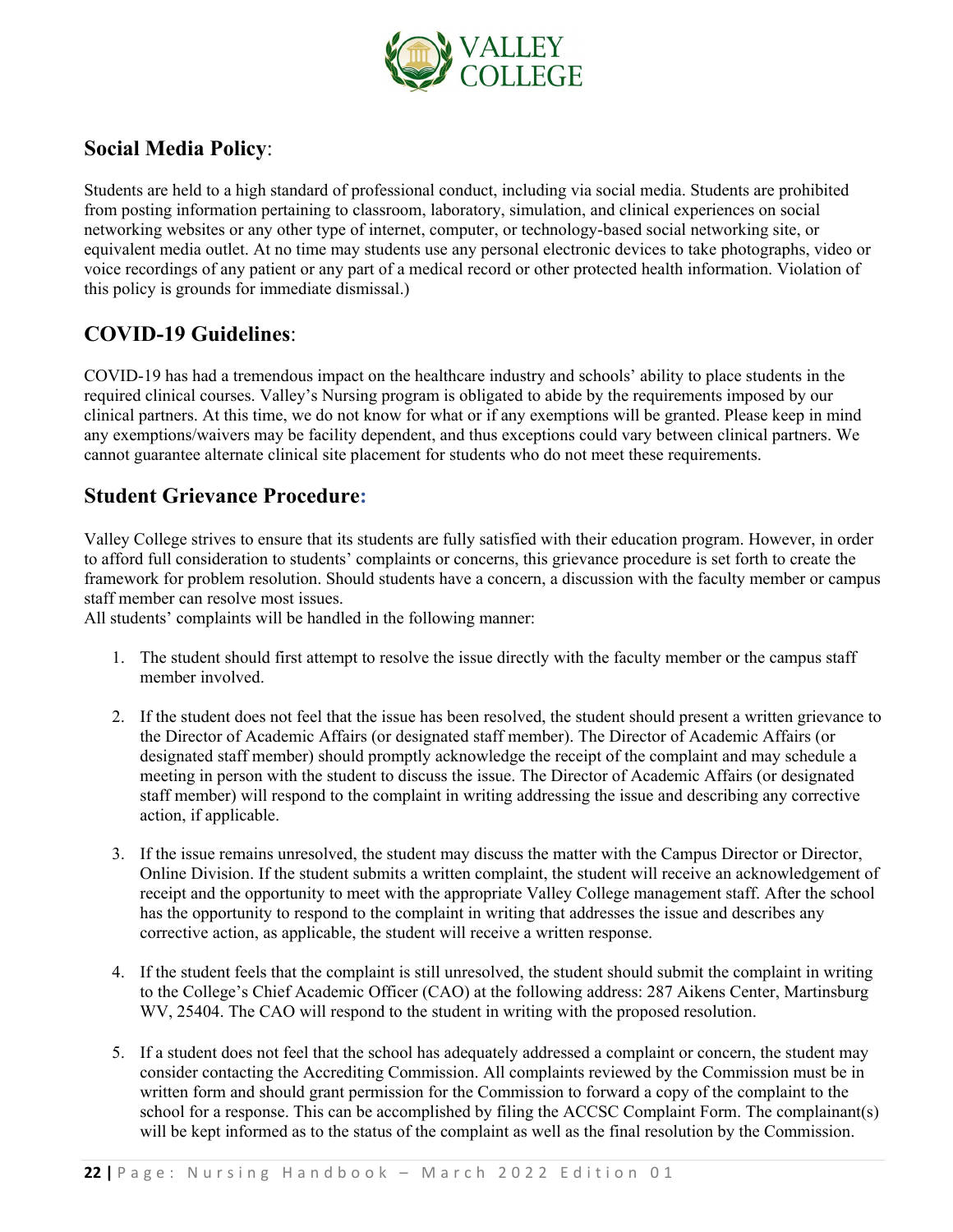

Please direct all inquiries to: **Accrediting Commission of Career Schools & Colleges, 2101 Wilson Boulevard, Suite 302, Arlington, VA 22201 (703) 247-4212.** A copy of the ACCSC Complaint Form is available at the school and may be obtained by contacting (name/position) or online at www.accsc.org.

- a. West Virginia Students may contact West Virginia Community and Technical College Systems (WVCTCS), 1018 Kanawha Blvd, East, Suite 700, Charleston, WV 25301, (304) 558-0265.
- b. West Virginia Student may also contact the West Virginia Board of Nursing, 5001 MacCorkle Avenue, SW, South Charleston, WV 25309, (304) 744-0900.

# <span id="page-23-0"></span>**Title IX Notice of Non-Discrimination and Policy:**

Title IX Notice of Non-Discrimination and Policy Title IX of the Education Amendments Act of 1972 prohibits discrimination on the basis of sex in any education program or activity operated by a recipient that receives federal financial assistance. As an educational institution subject to Title IX, Valley College:

- Does not discriminate on the basis of sex, including but not limited to admissions and employment, and is committed to providing an educational and workplace environment that is free from sex-based discrimination, harassment, and retaliation.
- Prohibits discrimination on the basis of sex in its educational programs and activities, as required by law.
- Is committed to promoting fairness and equity in all aspects its operations; and
- Values and promotes the equal dignity of all community members and is committed to the pursuit of just resolutions with respect the rights of all parties involved.

Valley College prohibits retaliation against any individual who in good faith makes a complaint or assists a complainant in the filing of sex discrimination, sexual harassment, or sexual misconduct or participates as a witness in a proceeding under this or any other College policy, it is also a violation of a federal law.

Valley College has adopted Valley College Title IX Non-Discrimination & Grievance Process Policy that can be found on Valley College's website at the following link:<http://www.valley.edu/consumer-information/>

Valley College's Title IX Coordinator is identified below and may be contacted with questions about Valley College Title IX Non-Discrimination & Grievance Process Policy, to file a report or formal complaint, or to otherwise assist individuals in ensuring equal access to the educational programs or activities in compliance with Title IX.

Title IX Coordinator: Ms. Margaret Stafford Valley College Administrative Office 287 Aikens Center Martinsburg, WV 25404 T 304-263-0979 Email: mstafford@valley.edu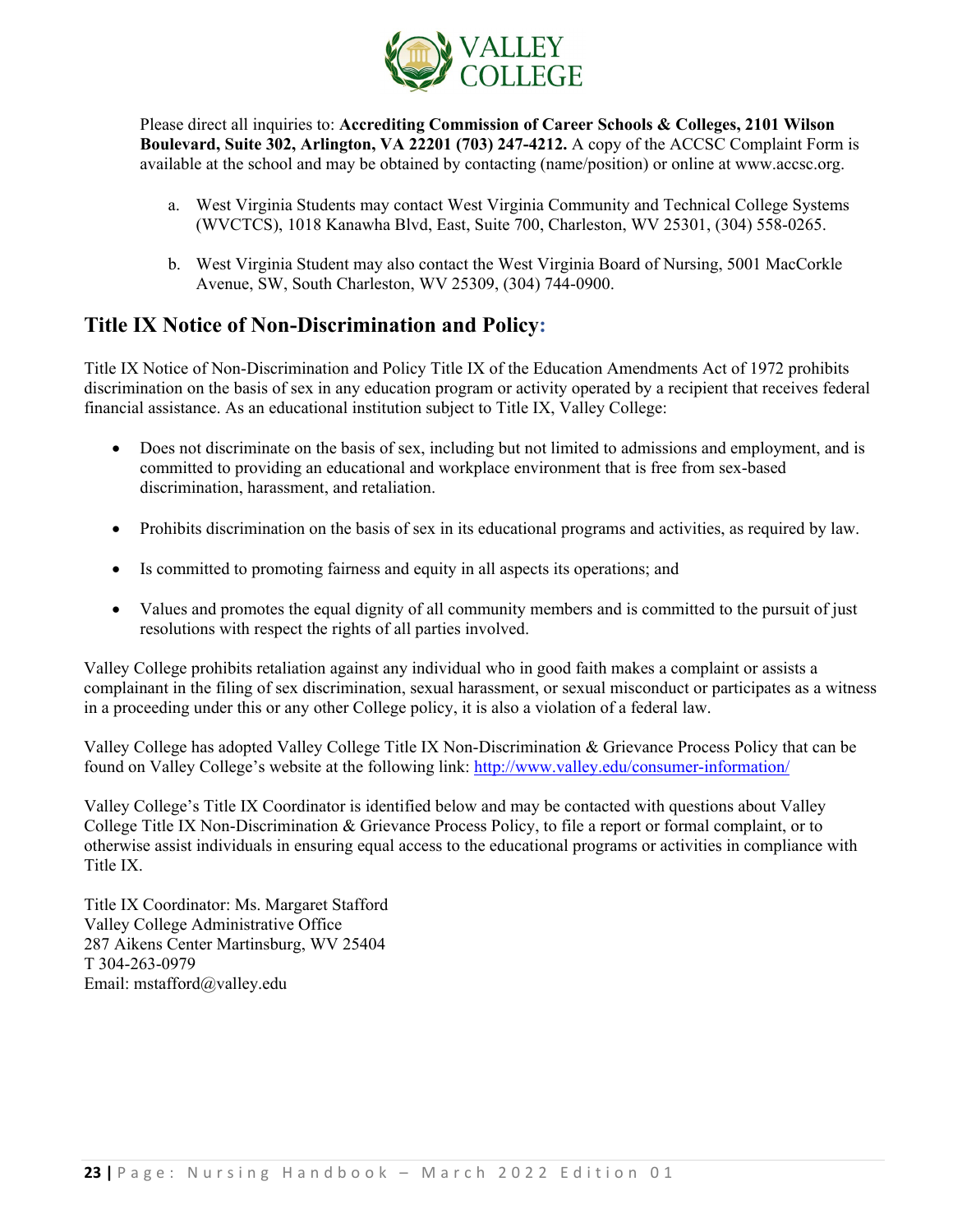

# <span id="page-24-0"></span>**Confidentiality Requirements:**

Student in the Nursing program may have access to confidential patient and management information. Students are required:

- To abide by all laws, regulations, and agency policies and procedures relating to the confidentiality of the patient's/client's business and management information.
- To use patient/client business and management information only as it relates to their nursing duties.
- To continue to maintain the confidentiality of all patient's/client's business and management information after the termination of student clinical placements and refrain from accessing the same records or computer system after the termination of their education.
- To sign a Confidentiality Statement for Student Clinical form which can be found in this Handbook.

# <span id="page-24-1"></span>**Completion and Graduation Requirements:**

A Candidate for Graduation has achieved the following:

- 1) Passed all required courses in the student's program.
- 2) Earned an overall cumulative 2.0 GPA ("C" average) or better on a 4.0 scale
- 3) Completed the program within the time frame as defined by Satisfactory Academic Progress (SAP)

If a student meets the requirements for graduation, but is delinquent in payments to the college, the student will be considered a graduate but may not be eligible to walk at his or her scheduled graduation ceremony or will not receive their diploma or will not receive an official or unofficial transcript until their account is in good financial standing according to Valley College policies.

A candidate for the Nursing Pinning Ceremony has met the above completion and graduation requirement. The successful student will receive a Valley College Certificate of Completion and pin.

# <span id="page-24-2"></span>**NCLEX-RN Preparation:**

At the conclusion of core nursing courses, students will prepare for and complete a Specialty Exam. The Specialty Exam will measure a students' understanding and ability to apply concepts related to specific clinical nursing content areas. The exam is an essential learning tool in the course and will provide students with a benchmark for their progress and additional areas for continued practice and study. The content of the exam will be linked to essential NCLEX-RN material that is covered in the course. At the conclusion of the Specialty Exam, a member of the Nursing Department will prepare a personalized study plan for the student that will contain additional ongoing activities that will be submitted as out of Class Assignments.

- *NCLEX Study Plan Activities:* In coordination with the NCLEX Specialty Exam given at the conclusion of each core nursing course, students will be expected to complete a weekly assignment and/or activity that is associated with the personalized Study Plan provided by their instructor. Directions will be provided by the designated member of the Nursing Department and will include due dates, assignment requirements methods to submit, and additional student advising. These activities are considered Out-of-Class Assignments.
- *NUR260 will contain a 3-*day NCLEX-RN review. This classroom activity will be driven by Didactic activities. At the conclusion of the 3-day workshop, students will be provided with their first attempt at the NCLEX-RN Exit Exam. Students must successfully achieve a minimum score of 850 to pass the NCLEX-RN Exit Exam and pass the NUR260 course.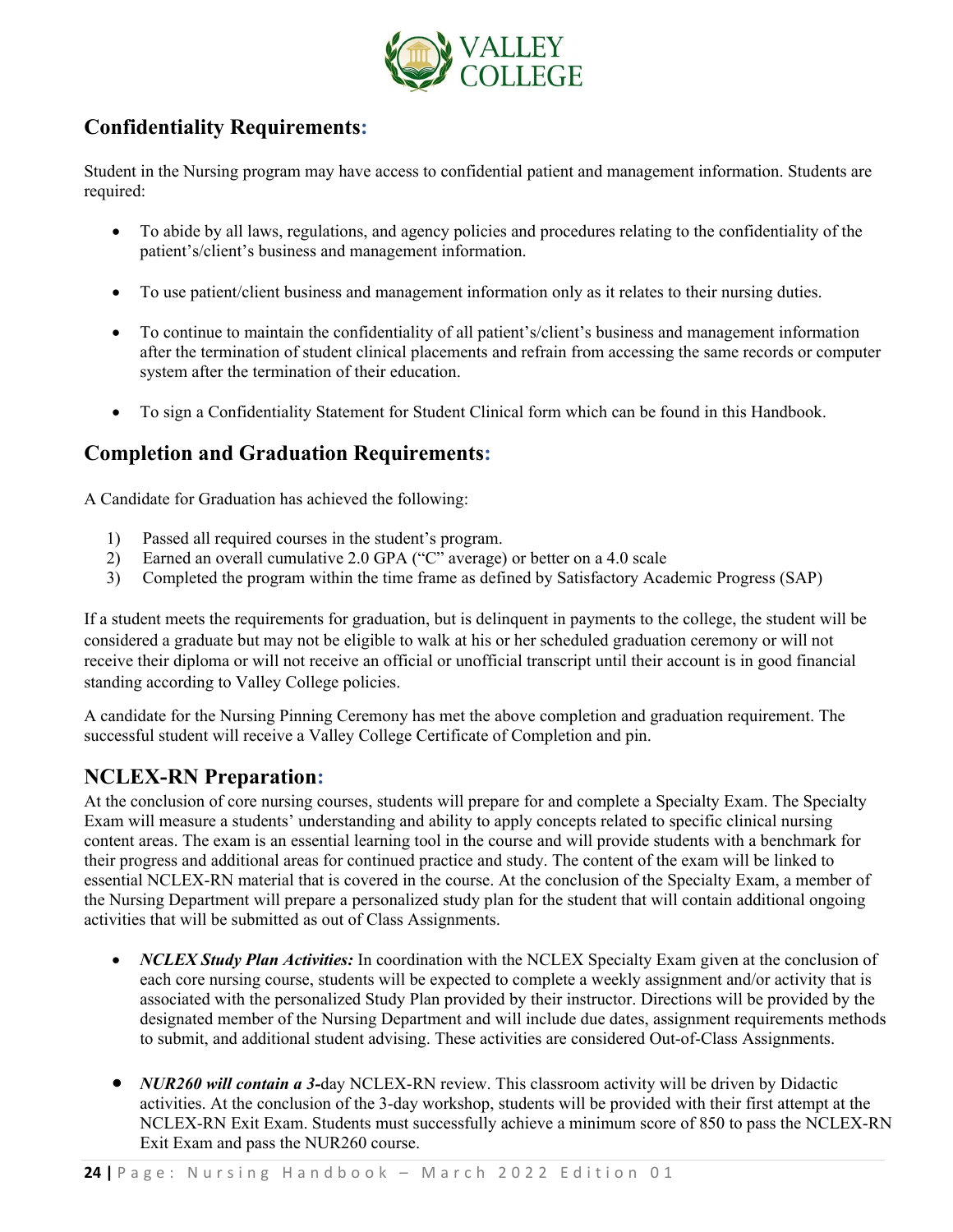

# **Requirements for Application for RN Licensure:**

**The following information represents RN licensure requirements in accordance with WV Code 30-7-1 et. seq. and code of legislative rule 19-03:**

- 1. Completed RN application and paid fee located in the nurse portal.
- 2. Completed a 4-year high school or equivalent.
- 3. Completed a basic curriculum in a program in nursing education approved by the Board or in a school accredited or approved by a comparable Board or other recognized authority in another jurisdiction.
- 4. Paid for and completed a fingerprint-based West Virginia and national electronic criminal history records check using the Board agency. If the applicant currently resides in another state must submit that's states criminal history.

# <span id="page-25-0"></span>List of Appendix Items

**The Appendix** contains forms that the student must complete and submit to Valley College.

- Nursing Student Handbook Agreement
- Informed Consent
- Confidentiality Statement for Student Clinical Experience
- Technology Agreement
- HIPAA Statement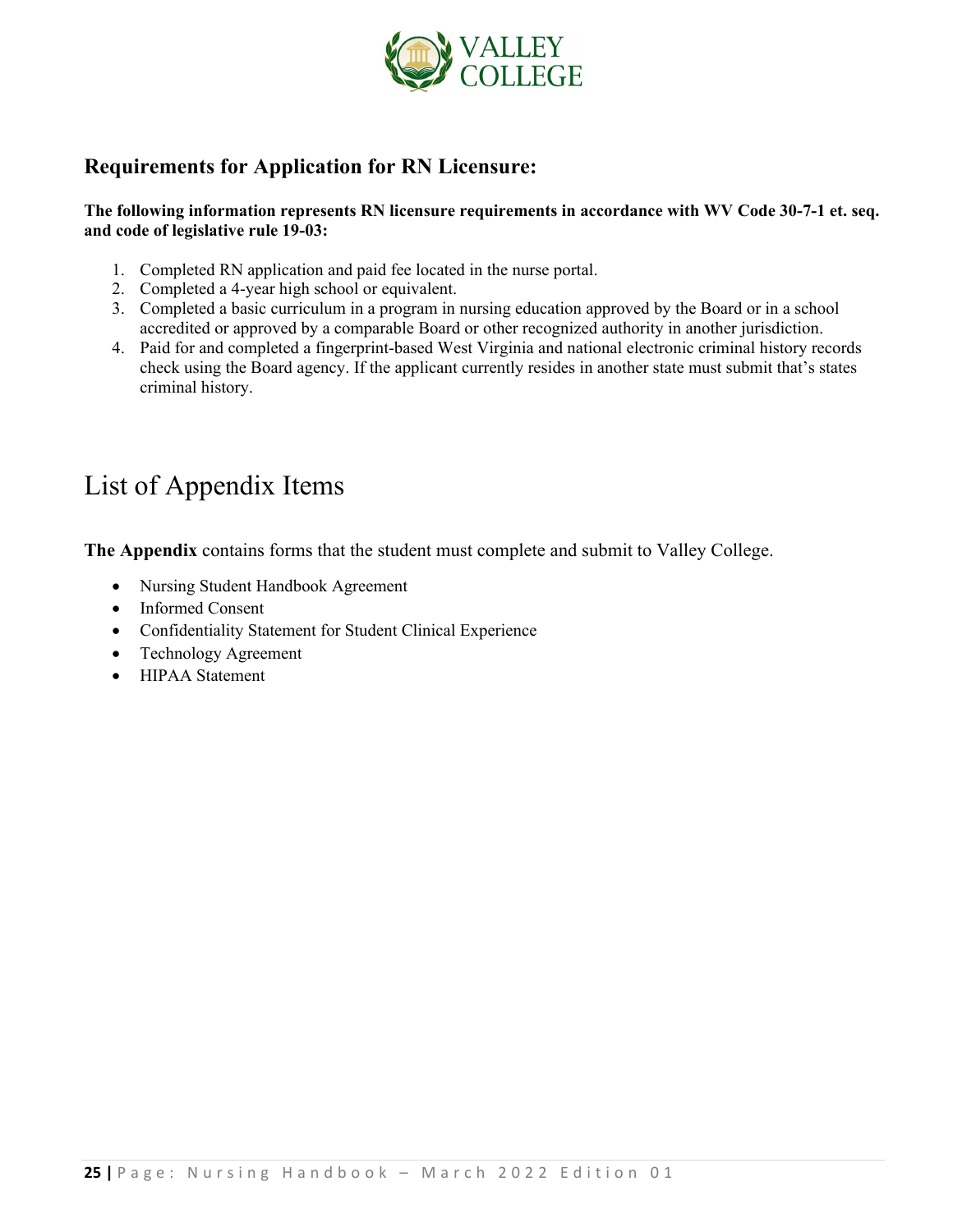

# **Valley College Nursing Program**

# **Nursing Student Handbook Agreement**

I have received a copy of the latest Nursing program Student Handbook in addition to the Catalog provided to me prior to my enrollment and understand all the rules and expectations. By signing this statement, I agree to abide by all the regulations, policies and procedures contained in the Handbook, including any amendments that may occur from time to time.

I understand that Valley College will periodically review its policies and procedures to serve the needs of the students and faculty, as well as to respond to the regulatory mandates of the legislature, the West Virginia Board of Nursing, the federal government, and other regulatory and accrediting agencies. Valley College reserves the right to change, rescind, or include additional regulations, policies, and procedures in its Nursing Student Handbook. I understand that such changes may occur without notice and that I agree to periodically check the Student Handbook for the latest version.

**Signature \_\_\_\_\_\_\_\_\_\_\_\_\_\_\_\_\_\_\_\_\_\_\_\_\_\_\_\_\_\_\_\_\_ Date \_\_\_\_\_\_\_\_\_\_\_\_\_\_\_\_\_\_**

**Name (Please Print) \_\_\_\_\_\_\_\_\_\_\_\_\_\_\_\_\_\_\_\_\_\_\_\_\_\_\_\_\_\_\_\_\_\_\_\_\_\_\_\_\_\_\_\_\_\_\_**

*By signing, I recognize that this is a binding contract of responsibility and accountability, which is then integrated into my permanent file. I have been provided time to ask questions and receive responses to these questions.*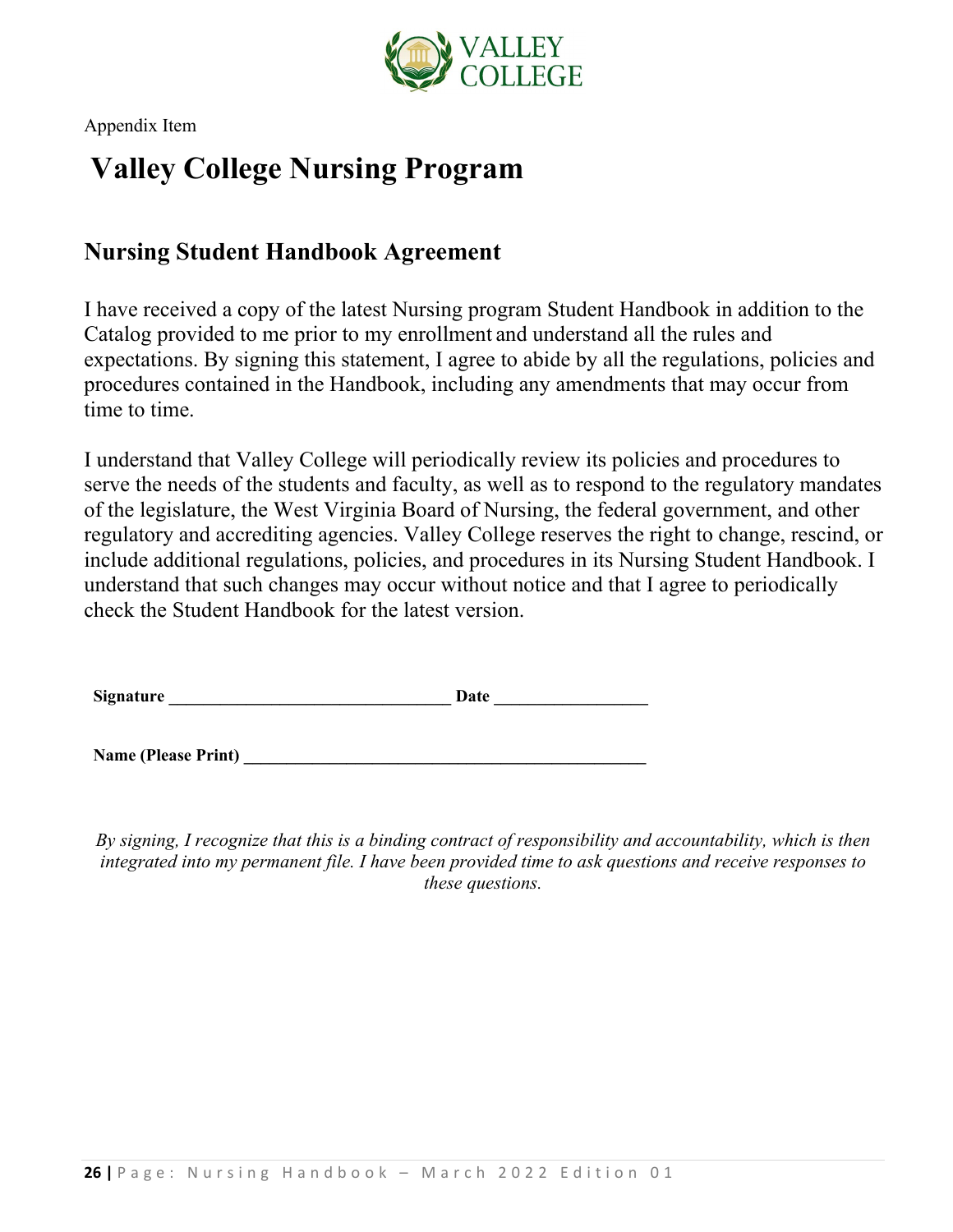

# **Valley College Nursing Program**

# **Informed Consent**

I, \_\_\_\_\_\_\_\_\_\_\_\_\_\_\_\_\_\_\_\_\_\_\_\_\_\_\_\_\_\_\_\_\_\_, understand that as a clinical student, I may be exposed to environmental hazards and infectious diseases including, but not limited to Covid-19, Tuberculosis, Hepatitis B, and HIV (AIDS) while in a clinical facility. Neither Valley College nor any of the clinical facilities used for clinical practice assumes liability if a student is injured on the campus or in the clinical facility/practicum during training unless the injury is a direct result of negligence by the college or clinical facility. I understand that I am responsible for the cost of health care for any personal injury I may suffer during my education. I understand that I should purchase private health insurance. I understand and assume responsibility for the practices, objectives, course requirements and inherent risk involved in the education of Nursing program students at Valley College.

**Signature Date** 

**Name (Please Print) \_\_\_\_\_\_\_\_\_\_\_\_\_\_\_\_\_\_\_\_\_\_\_\_\_\_\_\_\_\_\_\_\_\_\_\_\_\_\_\_\_\_\_\_\_\_\_**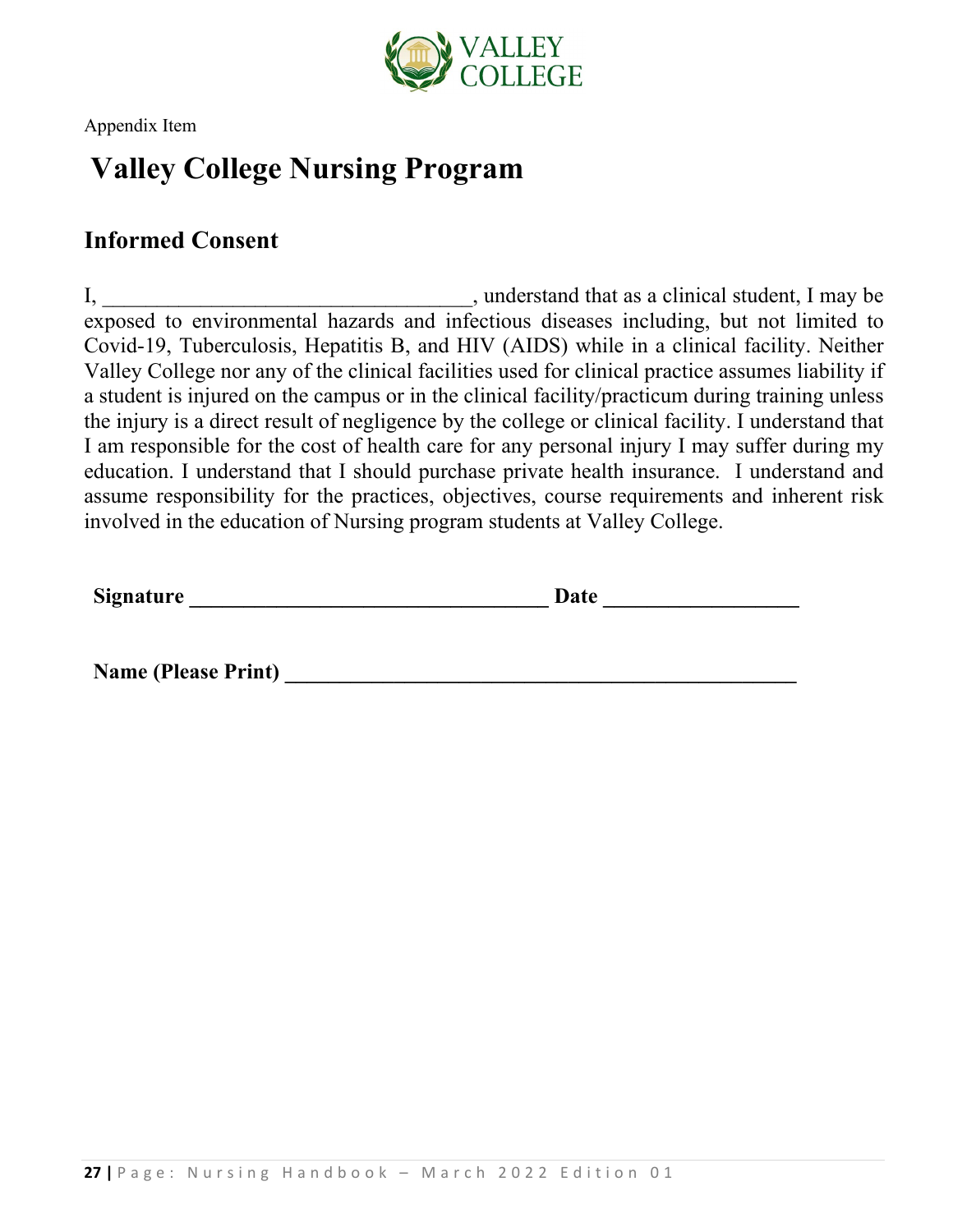

# **Valley College Nursing Program**

# **Confidentiality Statement for Student Clinical Experience**

I, the performance of my duties during all states of my duties during all my clinical experiences and preceptorship wherein I have clinical experiences and opportunities, while attending Valley College Nursing Program, I have access to and or am involved in the processing of patient information and data, I understand that:

- I have a legal obligation to hold confidential all information including computerized data information from charts and records to which I may have access and will only discuss this information with those individuals who require this information to carry out their job responsibilities and facilitate the educational process.
- I will not intentionally attempt to gain access to areas that are not needed for the performance of my clinical experience.
- Passwords, if assigned, are unique to me and is not transferable.
- I am solely and fully accountable for any information entered in the system under my password. I will notify my clinical instructor/preceptor/supervisor and or the system manager immediately if I suspect that someone has gained unauthorized access to my password or documentation.
- I understand that I am required to maintain the confidentiality of all patient/hospital data, always during, after, and following my clinical/preceptor experience and there remains a legal compliance expectation without ending.
- I understand that I do not have any right and will refrain from taking photos, videos, or recording of anything or anyone, including but not limited to, patients/clients/staff/peers/children at the clinical environments.
- I understand that a violation of these confidentiality considerations will result in termination of the clinical experience, possible legal action, and dismissal from the Nursing Program

**Signature \_\_\_\_\_\_\_\_\_\_\_\_\_\_\_\_\_\_\_\_\_\_\_\_\_\_\_\_\_\_\_\_\_ Date \_\_\_\_\_\_\_\_\_\_\_\_\_\_\_\_\_\_**

**Name (Please Print) \_\_\_\_\_\_\_\_\_\_\_\_\_\_\_\_\_\_\_\_\_\_\_\_\_\_\_\_\_\_\_\_\_\_\_\_\_\_\_\_\_\_\_\_\_\_\_**

*This confidentiality Statement is applicable to ALL clinical/preceptor sites connected to Valley College Nursing Program and will become a part of the student's personal file.*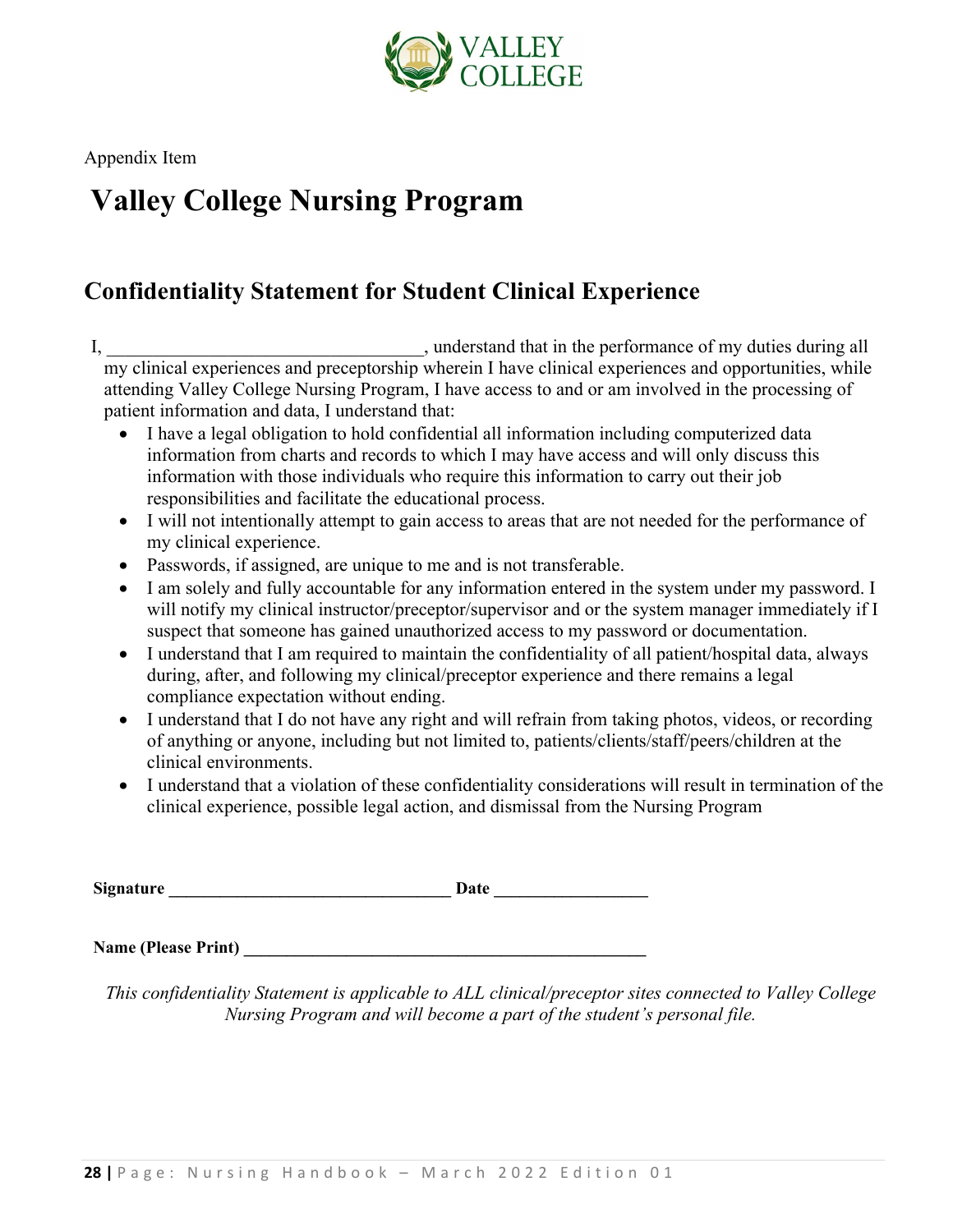

# **Valley College Nursing Program**

# **Technology Agreement**

Valley College has a significant investment designed to enhance the education and training of students in its various programs. Due to this, it is deemed necessary to clarify expectations for those using equipment and supplies here at Valley College.

Therefore, I understand and agree to the following:

- No equipment (such as computers, printers, drives, CD-ROM players etc.) shall be altered in any way. (This includes Lab equipment such as beds, pumps etc.)
- No equipment may be moved without the direct permission of the instructor charged with the responsibility of the equipment.
- No file, program, graphic, game, etc. may be installed on, or copied to, or deleted from any system server without permission of the network manager.
- No file, program, graphic, game, tec. May be installed on, or copied to or deleted from any computer or hard drive without permission of the instructor charge with the responsibility of that computer.
- Unauthorized personal enhancements to a computer such as screensavers, Windows © wallpaper, graphics, etc. are not permitted on Valley Colleges' equipment.
- The addition of (purposeful or otherwise) of a virus, worm, time bomb etc. to any system at Valley College is prohibited.
- Misuse or abuse of email is strictly prohibited.

Violations of any part of this agreement will result in consequences including, but not limited to restriction from use of equipment, removal from the class or program, expulsion from Valley college and or potential legal action.

**Student Signature Date**  $\overline{a}$ 

**Student Name (Please Print) \_\_\_\_\_\_\_\_\_\_\_\_\_\_\_\_\_\_\_\_\_\_\_\_\_\_\_\_\_\_\_\_\_\_\_\_\_\_\_\_**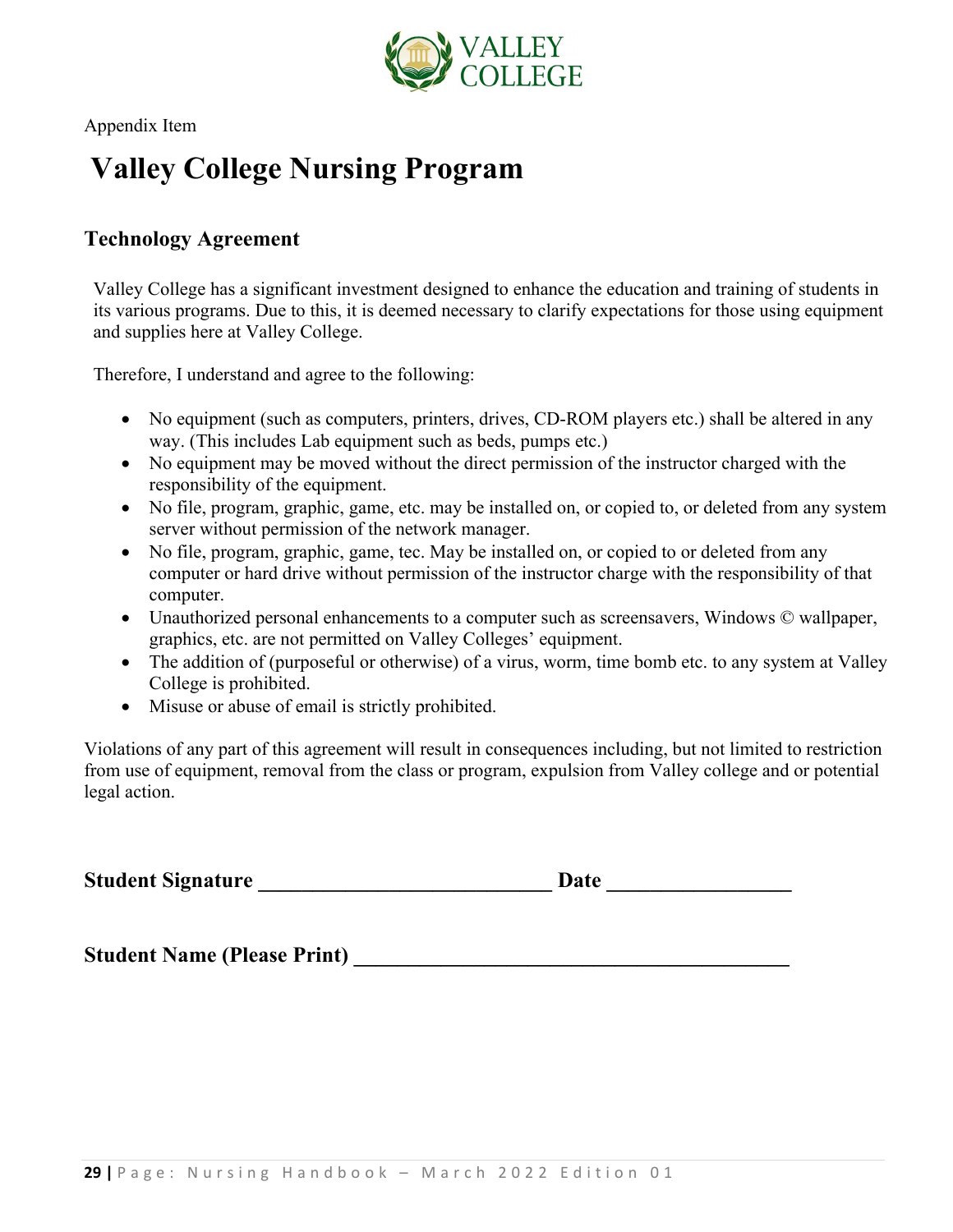

# **Valley College Nursing Program**

# **HIPAA Statement**

Confidential information includes protected health information (PHI) as defined by the federal Health Insurance Portability and Accountability Act (HIPAA). Protected Health Information ("PHI") under HIPAA is defined as information that is received from or created or received on behalf of Valley College or its affiliated health care organizations and is information about an individual which relates to past, present or future physical or mental health or condition of an individual; the provision of health care to an individual; or the past, present or future payment for the provision of health care to an individual.

PHI includes medical records, student records, and financial or billing information relating to a patient's or student's past, present or future mental or physical condition; or past, present, or future provision of healthcare; or past present or future payment for provision of healthcare and contains any of the following identifiers that may be used to identify the patient or student in relation to PHI.

- Names
- Geographic subdivisions smaller than a state
- Telephone/fax numbers
- E-mail addresses
- Social Security Numbers
- Medical Record Numbers
- Health plan beneficiary numbers
- Account numbers
- All elements of dates related to an individual, including birth date, admission date, discharge date, date of death; and all ages over 89
- Certificate/license numbers
- Vehicle identifiers and serial numbers including license numbers
- Device identifiers/ serial numbers
- Biometric identifier (voice, fingerprints)
- Full face photo image
- Any other unique identifying number, characteristic, or code

Below is the web link to a notification of privacy practices in accordance with the Health Insurance Portability and Accountability Act (HIPAA). It is your responsibility as a student in the Nursing Program to read, understand, comply with and be able to define the HIPAA regulations. You should be able to describe how the regulation affects you in your position as a future Nurse (and current nursing student). Please read the HIPAA notification thoroughly and keep it with your other Nursing Program references that you carry with you at your job or preceptorship site.

#### **Notice of Privacy Practices for Protected Health Information:**

• <https://www.hhs.gov/sites/default/files/ocr/privacy/hipaa/understanding/coveredentities/notice.pdf>

Student Signature Block appears on the next page.